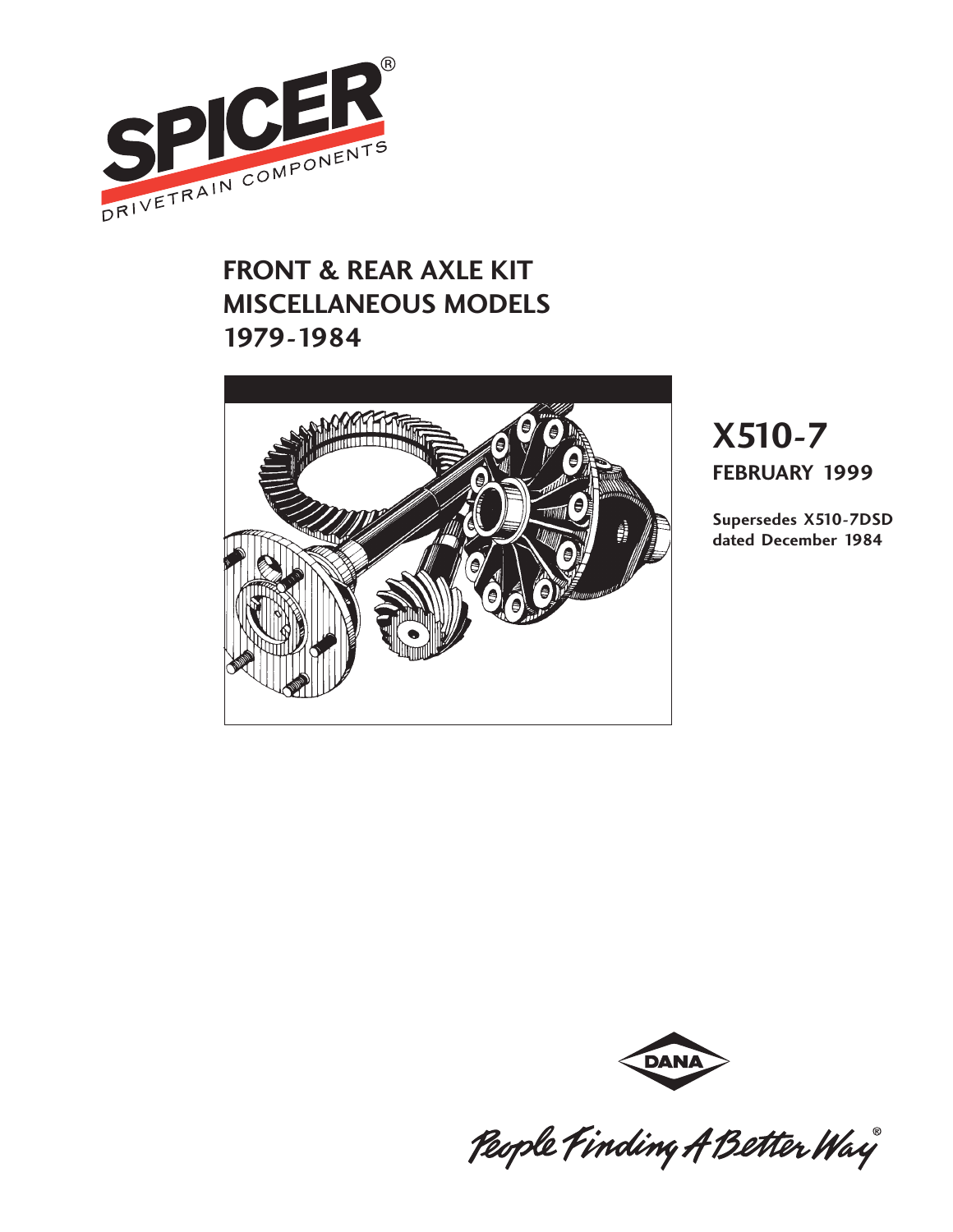## **Table of Contents**

### **General Information**

#### **How To Identify A Spicer Axle**

All Spicer Carrier Type axles are identified with a manufacturing date (1) and Bill of Material number (2) stamped on the right or left hand tube on driving axles. The Bill of Material number may also be found on the carrier in some models as shown in illustration (2A). For independent front suspension (IFS) axles, the B/M number may be located at one of three locations: 1). A vertically positioned tag near the center of the right hand side support arm, 2) stamped into the left hand side support arm (opposite end of the camber adjuster), or 3) stamped into the "nose end" of the axle carrier. The location of the information will depend on the manufacturing date of the axle.

The axle model number will be cast into one of the webs as shown (3), or it can be on the nose.

Each axle contains a gear ratio tag (4), and if the axle is equipped with a limited slip differential, it will have a tag specifying the type of limited slip lubricant to be used (5).

Refer to the appropriate model number section for parts identification and a breakdown of the Bill of Material.

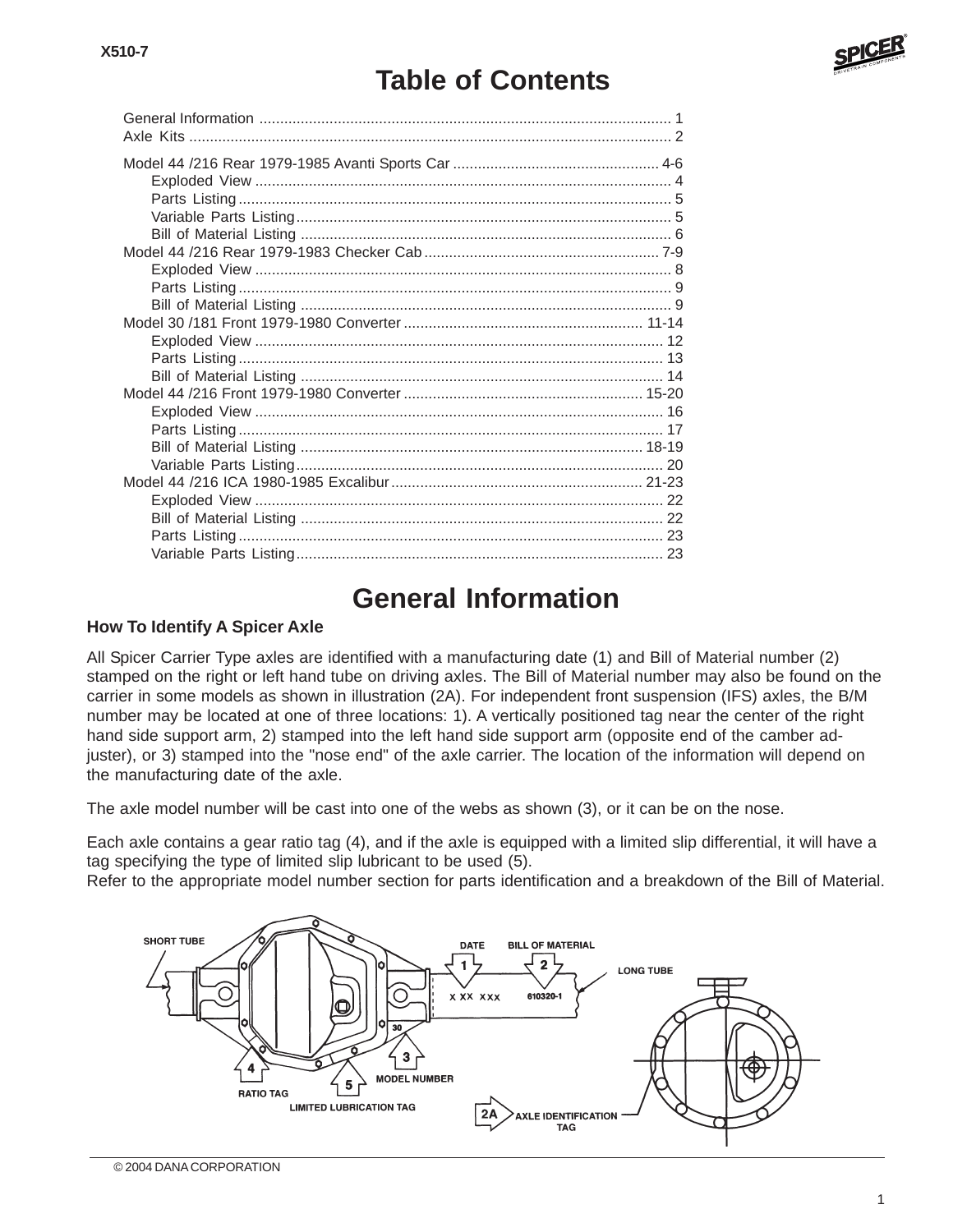

### **Light Axle Kits**



19999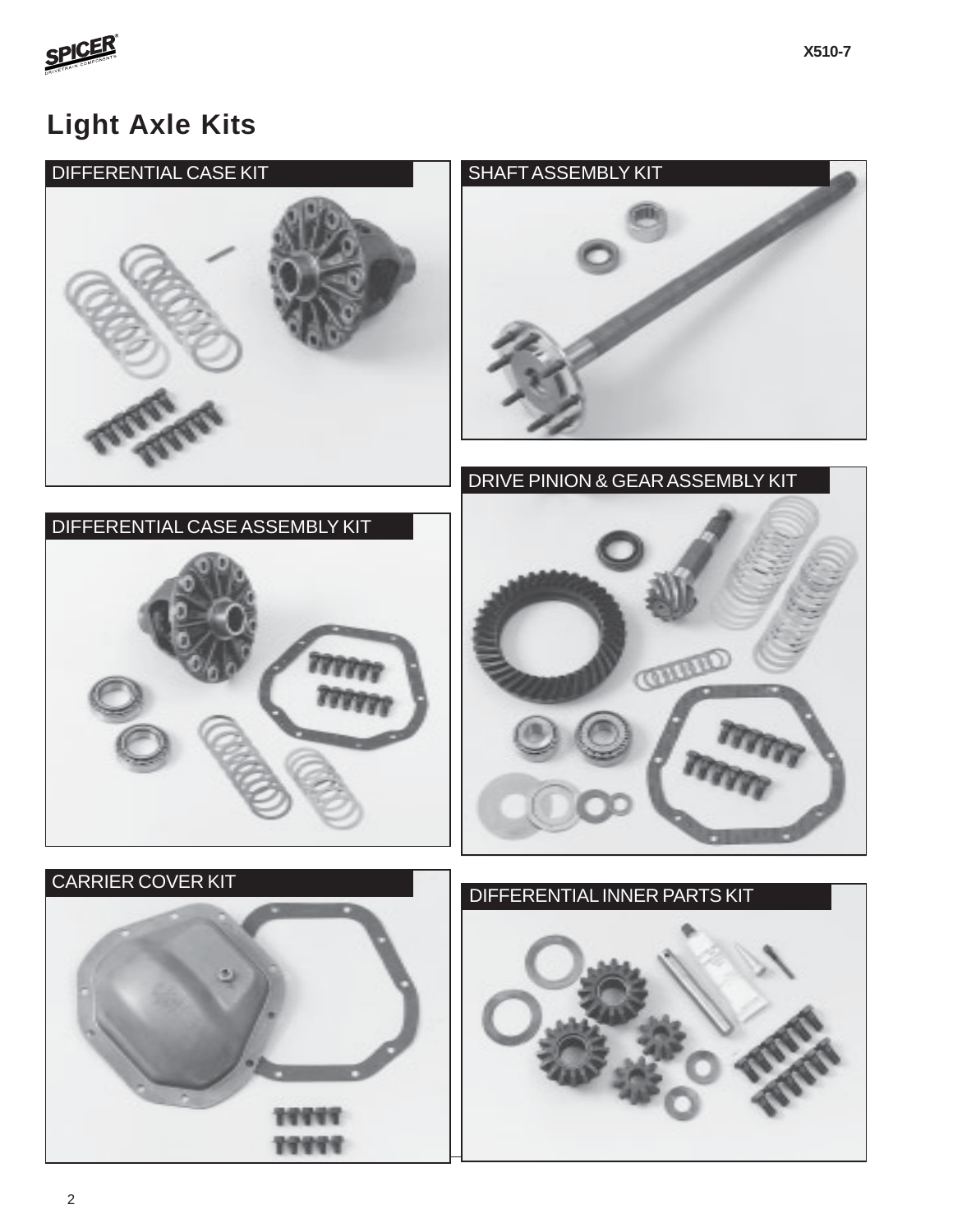

## **Model 44 /216 Rear Axles for**

## **Avanti Sports Car**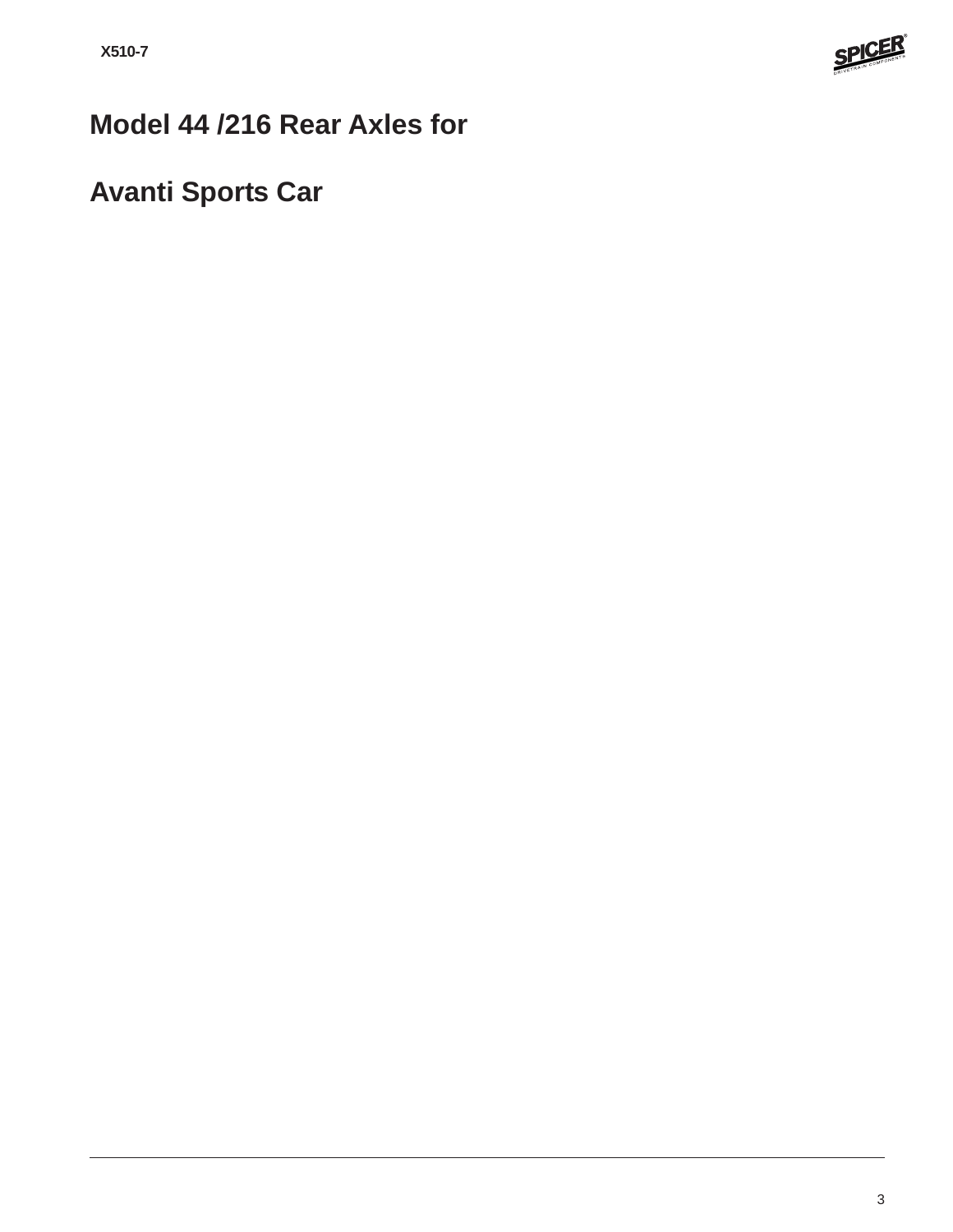

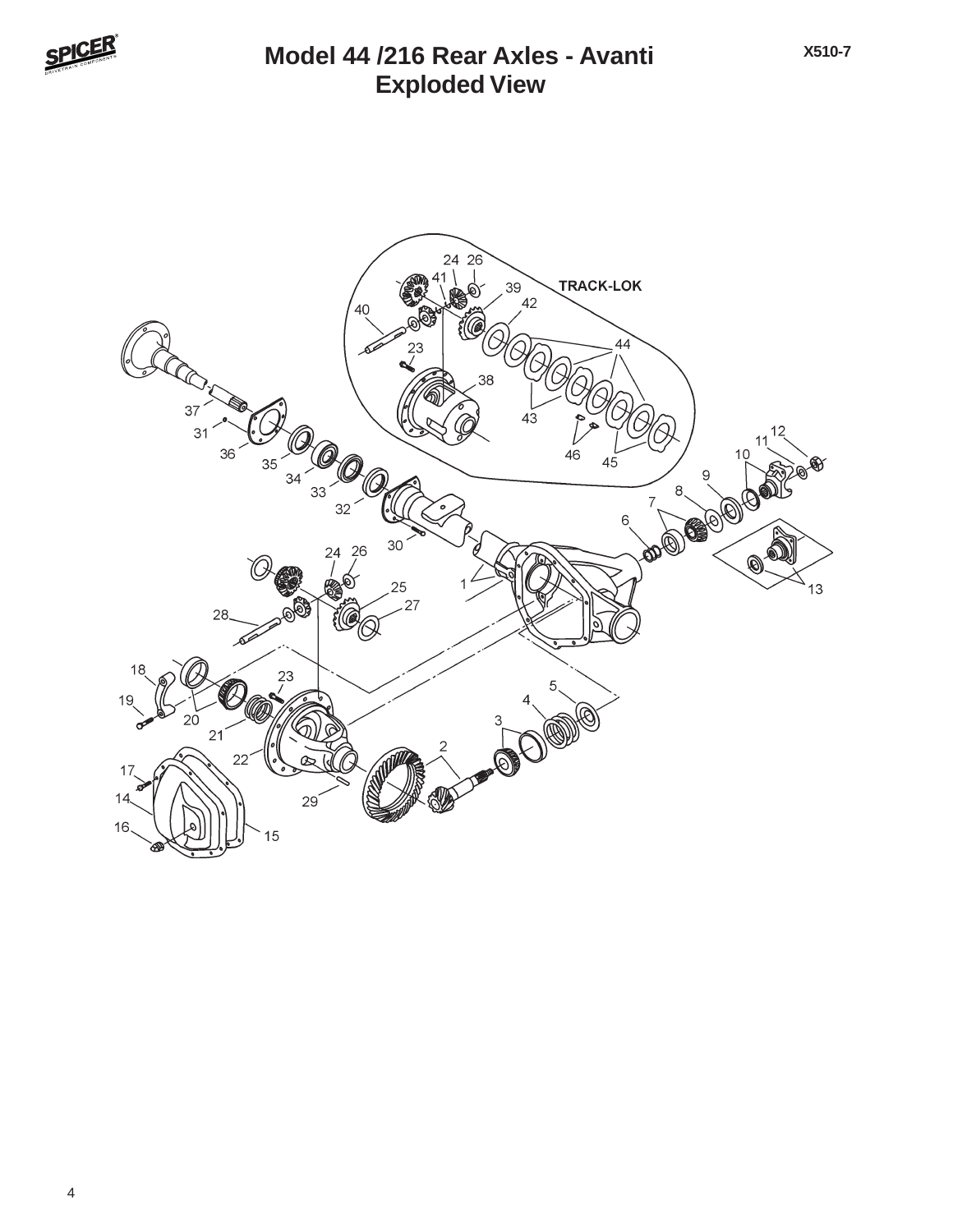#### **Parts Listing Model 44 /216 Rear Axles - Avanti**



| <b>ITEM</b><br>NO. | <b>PART</b><br><b>NUMBER</b> | <b>DESCRIPTION</b>               | <b>ITEM</b><br>NO. | <b>PART</b><br><b>NUMBER</b> | <b>DESCRIPTION</b>                  |
|--------------------|------------------------------|----------------------------------|--------------------|------------------------------|-------------------------------------|
| 1                  | $-^{(3)}$                    | Carrier                          | 24                 |                              | Pinion - Differential               |
| $\overline{c}$     | $-$ (1)                      | Drive Pinion & Gear Assembly     | 25                 |                              | Gear - Differential                 |
| 3                  | $- (2)$                      | KIT - Inner Pinion Bearing       | 26                 |                              | Thrustwasher - Differential Pinion  |
|                    | $- (2)$                      | PKG - Pinion Shim                | 27                 |                              | Thrustwasher - Differential Gear    |
|                    |                              | (inc. items 4, 5, 6, 8)          | 28                 |                              | Shaft - Differential Pinion         |
|                    | $- (2)$                      | PKG - Differential & Pinion Shim | 29                 |                              | Lock - Differential Shaft           |
|                    |                              | (inc. items 4, 5, 6, 8, 21)      | 30                 |                              | Bolt - Brake Mounting               |
| 4                  |                              | Shim - Drive Pinion Adjusting    | 31                 |                              | Nut - Brake Mounting                |
| 5                  | $\overline{\phantom{0}}$     | Shim - Pinion Bearing Adjusting  |                    | $-^{(2)}$                    | KIT - Rear Axle Shaft               |
| 6                  |                              | KIT - Outer Pinion Bearing       |                    |                              | (inc. items 32, 33, 34, 35, 36, 37) |
| 7                  | $-^{(2)}$                    |                                  |                    | $-$ (2)                      | KIT - Unit Bearing & Seal           |
| 8                  | $\overline{\phantom{0}}$     | Slinger - Outer Pinion Bearing   |                    |                              | (inc. items 32, 33, 34, 35, 36)     |
| 9                  |                              | Seal - Pinion Oil                | 32                 |                              | Seal - Inboard Shaft                |
| 10                 | (2)(5)                       | End Yoke Assembly                | 33                 |                              | Retainer Ring - Wheel Bearing       |
| 11                 |                              | Washer - Pinion Nut              | 34                 |                              | Wheel Bearing Assembly              |
| 12                 |                              | Pinion Nut                       | 35                 | $-^{(3)}$                    | Seal - Outboard Shaft               |
| 13                 | $-$ (5)                      | Companion Flange Assembly        | 36                 |                              | Retainer - Oil Seal                 |
|                    | $-^{(2)}$                    | KIT - Carrier Cover              | 37                 |                              | Shaft - Axle Flanged Drive          |
| 14                 | —                            | <b>Carrier Cover</b>             | 38                 | $-$ (1)                      | Case - Differential                 |
| 15                 |                              | Gasket - Carrier Cover           | 39                 |                              | Gear - Differential                 |
| 16                 |                              | Plug - Carrier Cover             | 40                 |                              | Shaft - Differential                |
| 17                 | $\overline{\phantom{0}}$     | Bolt - Carrier Cover (qty 10)    | 41                 |                              | Snap Ring                           |
| 18                 | $-^{(3)}$                    | Cap - Differential Bearing       | 42                 |                              | Spacer- Differential Gear (dished)  |
| 19                 | $-^{(3)}$                    | Bolt - Differential Bearing Cap  | 43                 |                              | Plate- Differential                 |
| 20                 | $-$ (2)                      | KIT - Differential Bearing       | 44                 |                              | Disc - Differential                 |
| 21                 | $- (2)$                      | PKG - Differential Bearing Shim  | 45                 |                              | Plate- Diff. (selective thickness)  |
| 22                 | $-$ (1)                      | Case - Differential              | 46                 |                              | Clip - Differential Clutch Retainer |
| 23                 |                              | Bolt – Drive Gear (qty 10)       |                    |                              |                                     |

(1) See "Bill of Material Table"

(2) See "Variable Parts Table"

(3) Contact Vehicle Manufacturer.

(4) Not Sold Separately.

(5) See Spicer U-Joint Catalog J300P-10 for part number and additional parts.

### **Variable Parts Listing**

|    | Kits & Parts - Use With All Applications |                              |           |                     |                          |  |  |  |  |  |  |  |
|----|------------------------------------------|------------------------------|-----------|---------------------|--------------------------|--|--|--|--|--|--|--|
|    | <b>Description &amp; Item Number</b>     |                              |           |                     | <b>Bills of Material</b> |  |  |  |  |  |  |  |
|    | (Refer to "Exploded View")               |                              | 603894    | 605113              | 605220                   |  |  |  |  |  |  |  |
|    | KIT - Inner Pinion Bearing               | 3                            | 706031X   | 706031X             | 706123X                  |  |  |  |  |  |  |  |
| 2  | PKG - Pinion Shim                        | $\overline{\phantom{a}}$     | 706358X   | 706358X             |                          |  |  |  |  |  |  |  |
| 3  | PKG - Differential & Pinion Shim         | ۰                            | 706376X   | 706376X             |                          |  |  |  |  |  |  |  |
| 4  | KIT - Outer Pinion Bearing               |                              | 706030X   | 706030X             | 706996X                  |  |  |  |  |  |  |  |
| 5  | End Yoke Assembly                        | 10                           | 2-4-2281X | $2 - 4 - 2281 - 1X$ | 2-4-3801-1X              |  |  |  |  |  |  |  |
| 6  | KIT - Differential Bearing               | 20                           | 706032X   | 706032X             | 706988X                  |  |  |  |  |  |  |  |
|    | PKG - Differential Bearing Shim          | 21                           | 706086X   | 706086X             | 701005X                  |  |  |  |  |  |  |  |
| 8  | KIT - Carrier Cover                      | -                            | 706694X   | 706694X             |                          |  |  |  |  |  |  |  |
| 9  | KIT - Rear Axle Shaft                    | $\qquad \qquad \blacksquare$ | 706550X   | 706550X             | 707018X                  |  |  |  |  |  |  |  |
| 10 | KIT - Unit Bearing & Seal                | $\overline{\phantom{a}}$     | 706012    | 706012X             |                          |  |  |  |  |  |  |  |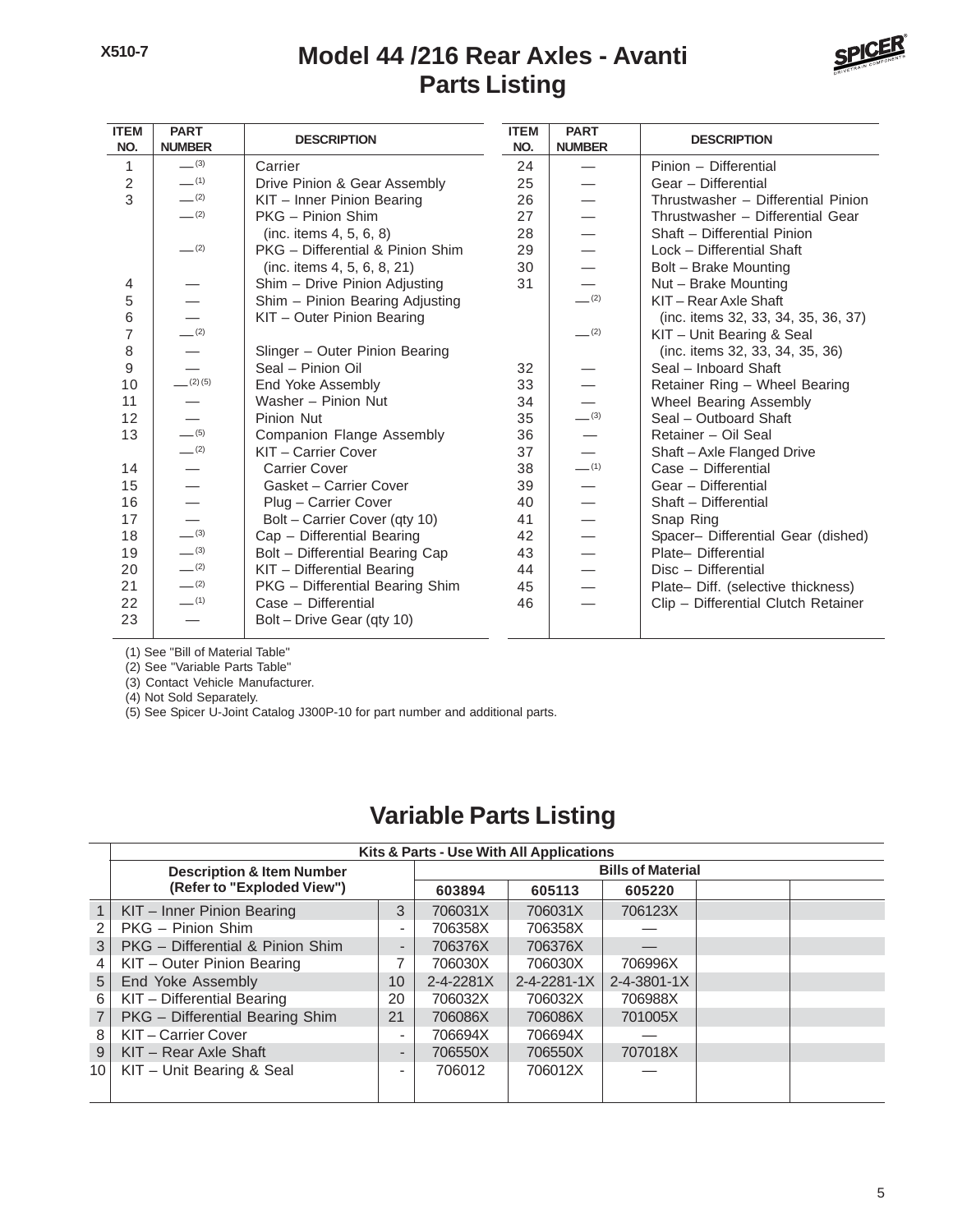

#### **Bill of Material Listing Model 44 /216 Rear Axles - Avanti**

**X510-7**

|                      | Axle                      |              | <b>Axle Kits</b>          |                           | Shaft & Joint Assy. |                           |                      |                      |
|----------------------|---------------------------|--------------|---------------------------|---------------------------|---------------------|---------------------------|----------------------|----------------------|
| <b>Bill of</b>       | Diff.                     |              | Ring Gear &               |                           | <b>Differential</b> |                           | <b>Right Hand</b>    | Left Hand            |
| <b>Material</b>      | <b>Type</b>               | Ratio        | Pinion Kit <sup>(6)</sup> | Case Assy.<br>$Kit^{(7)}$ | <b>Case Kit</b>     | <b>Inner Parts</b><br>Kit | Shaft Assy.          | Shaft Assy.          |
|                      | 1979-82 Avanti Sports Car |              |                           |                           |                     |                           |                      |                      |
| 603894-1             | Standard                  | 3.31         | 706017-2X                 | 706020X                   | 706024X             | 706027X                   | 27665X               | 27665X               |
| 603894-2             | Trac Lok                  | 3.31         | 706017-2X                 | 706018X                   | 706022X             | 706026X                   | 27665X               | 27665X               |
| 603894-3             | Standard                  | 3.07         | 706017-1X                 | 706020X                   | 706024X             | 706027X                   | 27665X               | 27665X               |
| 603894-4             | Trac Lok                  | 3.07         | 706017-1X                 | 706018X                   | 706022X             | 706026X                   | 27665X               | 27665X               |
| 603894-5             | Standard                  | 2.72         | 706017-19X                | 706020X                   | 706024X             | 706027X                   | 27665X               | 27665X               |
| 603894-6             | Trac Lok                  | 2.72         | 706017-19X                | 706018X                   | 706022X             | 706026X                   | 27665X               | 27665X               |
|                      | 1983-84 Avanti Sports Car |              |                           |                           |                     |                           |                      |                      |
| 605113-1             | Standard                  | 2.87         | 706613-15X                | 706020X                   | 706024X             | 706027X                   | 27665X               | 27665X               |
| 605113-2             | Trac Lok                  | 2.87         | 706613-15X                | 706018X                   | 706022X             | 706026X                   | 27665X               | 27665X               |
| 605113-3             | Standard                  | 3.07         | 706017-1X                 | 706020X                   | 706024X             | 706027X                   | 27665X               | 27665X               |
| 605113-4             | Trac Lok                  | 3.07         | 706017-1X                 | 706018X                   | 706022X             | 706026X                   | 27665X               | 27665X               |
|                      | 1985 Avanti Sports Car    |              |                           |                           |                     |                           |                      |                      |
| 605220-1             | <b>Trac Lok</b>           | 2.72         | 72622-5X                  | 72400X                    | 41210               | 707000X                   | 72404-1X             | 72404-2X             |
| 605220-2<br>605220-3 | Trac Lok<br>Trac Lok      | 3.07<br>3.31 | 72603-5X<br>72602-5X      | 72405X<br>72405X          | 41232<br>41232      | 707000X<br>707000X        | 72404-1X<br>72404-1X | 72404-2X<br>72404-2X |
|                      |                           |              |                           |                           |                     |                           |                      |                      |

- (6) See Ring Gear & Pinion Kits in XGI Catalog for ratio & tooth combinations.
- (7) See Differential Case Assy Kits in XGI Catalog for spline data & ratios.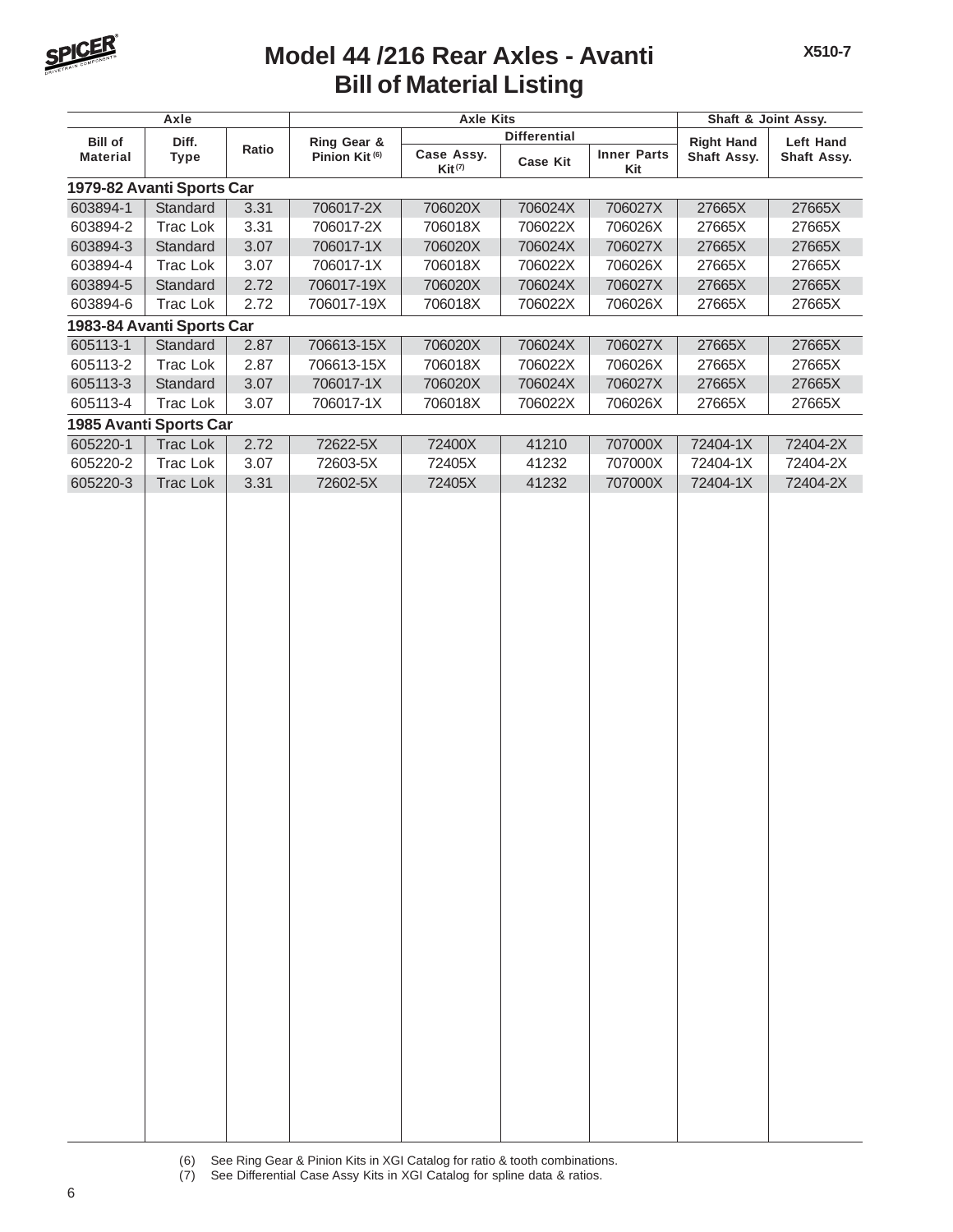

## **Model 44 /216 Rear Axles for**

### **Checker Cab**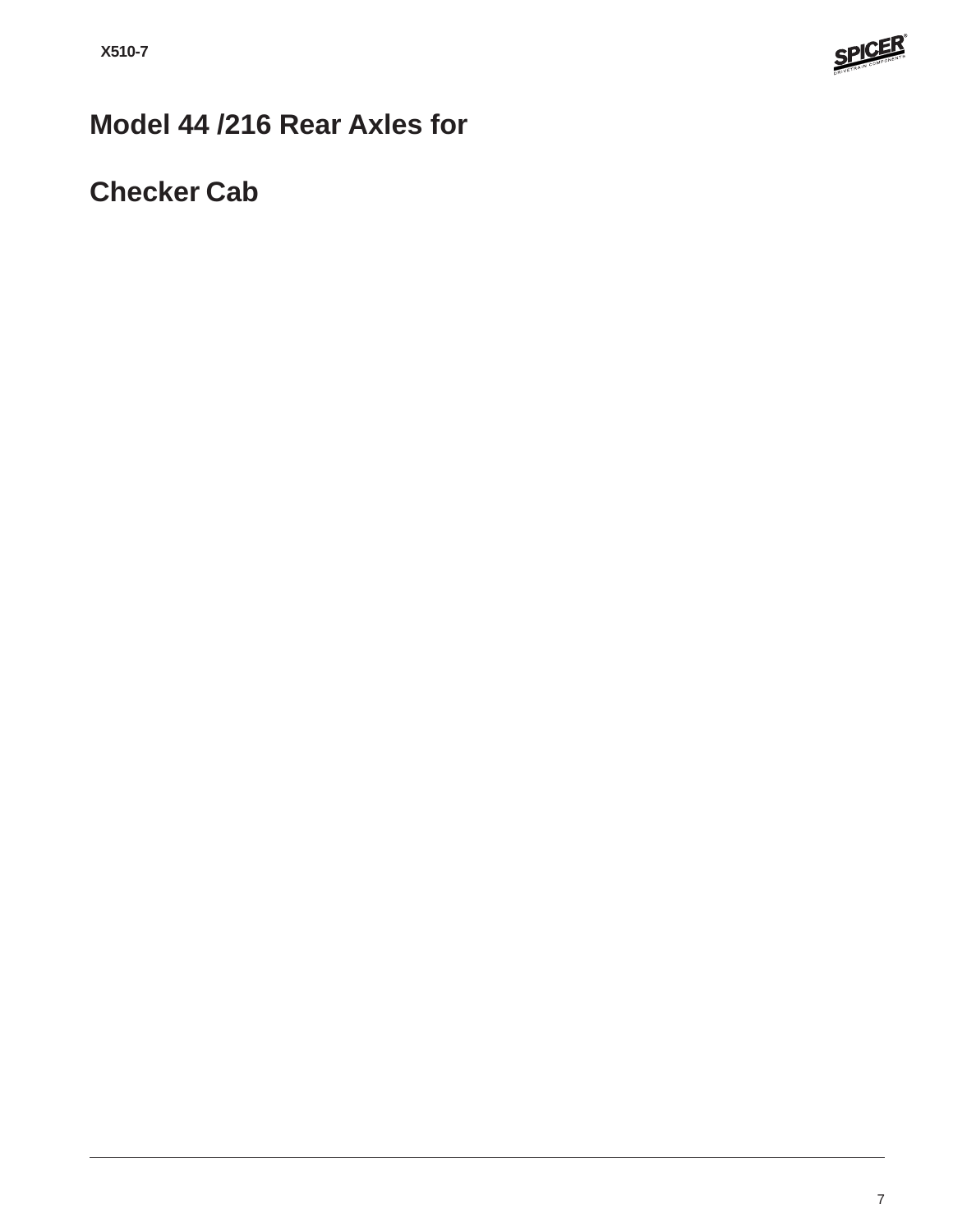

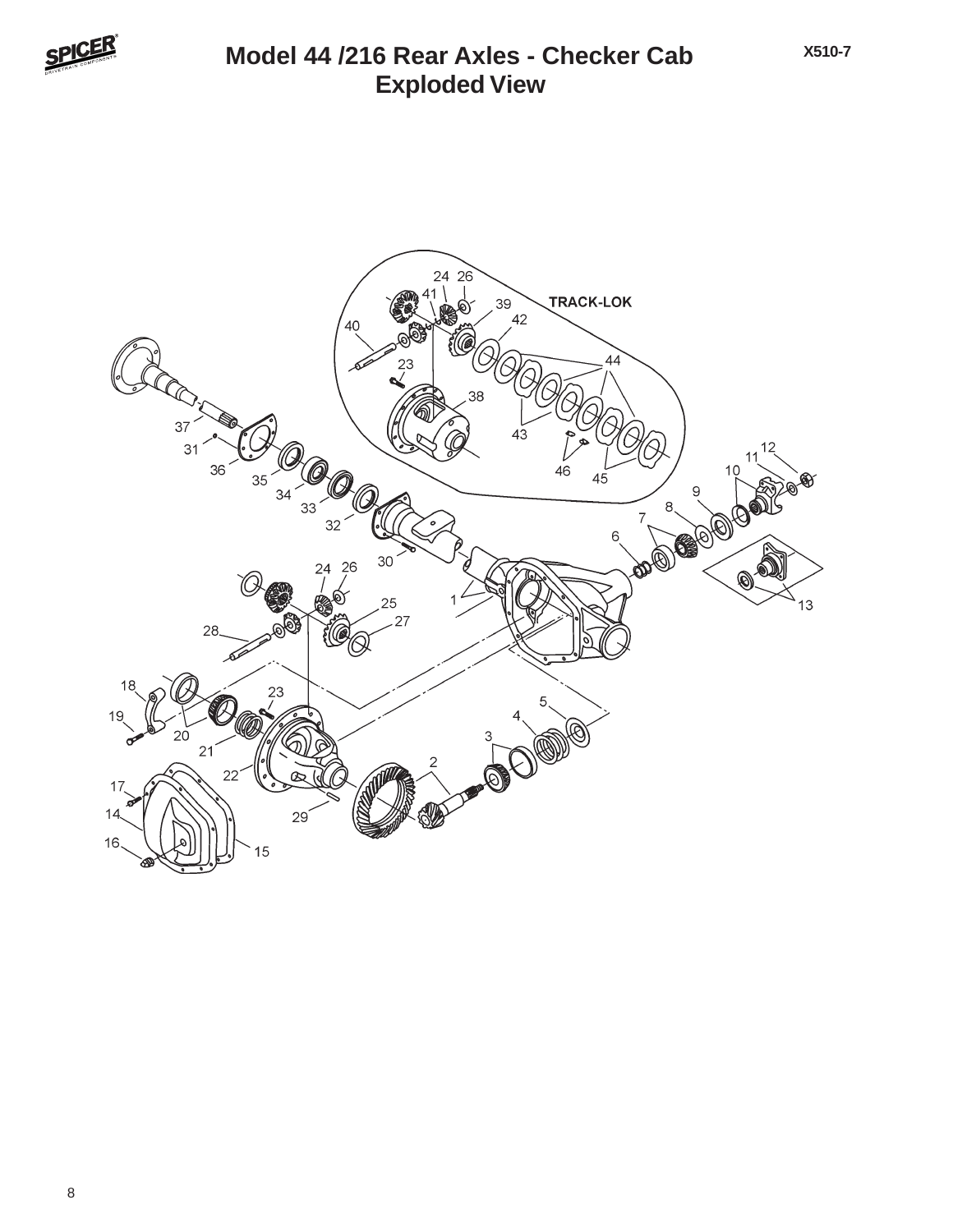#### **Parts Listing Model 44 /216 Rear Axles - Checker Cab**



| <b>ITEM</b><br>NO. | <b>PART</b><br><b>NUMBER</b> | <b>DESCRIPTION</b>                     | <b>ITEM</b><br>NO. | <b>PART</b><br><b>NUMBER</b> | <b>DESCRIPTION</b>                  |
|--------------------|------------------------------|----------------------------------------|--------------------|------------------------------|-------------------------------------|
| 1                  | $-^{(3)}$                    | Housing - Axle Service                 | 24                 |                              | Pinion - Differential               |
| $\overline{2}$     | $-^{(1)}$                    | Drive Pinion & Gear Assembly           | 25                 |                              | Gear - Differential                 |
| 3                  | 706031X                      | KIT - Inner Pinion Bearing             | 26                 |                              | Thrustwasher - Differential Pinion  |
|                    | 706358X                      | PKG - Pinion Shim                      | 27                 |                              | Thrustwasher - Differential Gear    |
|                    |                              | (inc. items 4, 5, 6, 8)                | 28                 |                              | Shaft - Differential Pinion         |
|                    | 706376X                      | PKG - Differential & Pinion Shim       | 29                 |                              | Lock - Differential Shaft           |
|                    |                              | (inc. items 4, 5, 6, 8, 21)            | 30                 |                              | Bolt - Brake Mounting               |
| 4                  |                              | Shim - Drive Pinion Adjusting          | 31                 |                              | Nut - Brake Mounting                |
| 5                  |                              | Baffle - Pinion Bearing                |                    | 706328X                      | KIT - Rear Axle Shaft               |
| 6                  |                              | Shim - Pinion Bearing Adjusting        |                    |                              | (inc. items 32, 33, 34, 35, 36, 37) |
| 7                  | 706030X                      | KIT - Outer Pinion Bearing             |                    | 706517X                      | KIT - Unit Bearing & Seal           |
| 8                  |                              | Slinger - Outer Pinion Bearing         |                    |                              | (inc. items 32, 33, 34, 35, 36)     |
| 9                  |                              | Seal - Pinion Oil                      | 32                 |                              | Seal - Inboard Shaft                |
| 10                 | $2 - 4 - 2281X^{(5)}$        | End Yoke Assembly                      | 33                 |                              | Retainer Ring - Wheel Bearing       |
| 11                 |                              | Washer - Pinion Nut                    | 34                 |                              | Wheel Bearing Assembly              |
| 12                 |                              | Pinion Nut                             | 35                 | $-$ (3)                      | Seal - Outboard Shaft               |
| 13                 | $-$ (5)                      | Companion Flange Assembly              | 36                 |                              | Retainer - Oil Seal                 |
|                    | 706694X                      | KIT - Carrier Cover (inc. 14,15,16,17) | 37                 |                              | Shaft-Axle Flanged Drive            |
| 14                 |                              | <b>Carrier Cover</b>                   | 38                 | $-$ (1)                      | Case - Differential                 |
| 15                 |                              | Gasket - Carrier Cover                 | 39                 |                              | Gear - Differential                 |
| 16                 |                              | Plug - Carrier Cover                   | 40                 |                              | Shaft - Differential                |
| 17                 |                              | Bolt - Carrier Cover (qty 10)          | 41                 |                              | Snap Ring                           |
| 18                 | $-^{(3)}$                    | Cap - Differential Bearing             | 42                 |                              | Spacer- Differential Gear (dished)  |
| 19                 | $-^{(3)}$                    | Bolt - Differential Bearing Cap        | 43                 |                              | Plate- Differential                 |
| 20                 | 706032X                      | KIT - Differential Bearing             | 44                 |                              | Disc - Differential                 |
| 21                 | 706086X                      | PKG - Differential Bearing Shim        | 45                 |                              | Plate- Diff. (selective thickness)  |
| 22                 | $-$ (1)                      | Case - Differential                    | 46                 |                              | Clip - Differential Clutch Retainer |
| 23                 |                              | Bolt - Drive Gear (qty 10)             |                    |                              |                                     |

(1) See "Bill of Material Table"

(2) See "Variable Parts Table"

(3) Contact Vehicle Manufacturer.

(4) Not Sold Separately.

(5) See Spicer U-Joint Catalog J300P-10 for part number and additional parts.

#### **Bill of Material Listing**

|                     | Axle            |       |                           | <b>Axle Kits</b>                   |                     | Shaft & Joint Assy.       |                   |                          |
|---------------------|-----------------|-------|---------------------------|------------------------------------|---------------------|---------------------------|-------------------|--------------------------|
| <b>Bill of</b>      | Diff.           |       | Ring Gear &               |                                    | <b>Differential</b> |                           | <b>Right Hand</b> | Left Hand<br>Shaft Assy. |
| <b>Material</b>     | Type            | Ratio | Pinion Kit <sup>(6)</sup> | Case Assy.<br>$\mathsf{Kit}^{(7)}$ | <b>Case Kit</b>     | <b>Inner Parts</b><br>Kit | Shaft Assy.       |                          |
| 1979-83 Checker Cab |                 |       |                           |                                    |                     |                           |                   |                          |
| 603835-1            | Standard        | 3.07  | 706017-1X                 | 706020X                            | 706024X             | 706027X                   | 27360X            | 27360X                   |
| 603835-2            | Trac Lok        | 3.07  | 706017-1X                 | 706018X                            | 706022X             | 706027X                   | 27360X            | 27360X                   |
| 603835-3            | Standard        | 2.72  | 706017-19X                | 706020X                            | 706024X             | 706027X                   | 27360X            | 27360X                   |
| 603835-4            | Trac Lok        | 2.72  | 706017-19X                | 706018X                            | 706022X             | 706026X                   | 27360X            | 27360X                   |
| 603835-5            | <b>Trac Lok</b> | 3.54  | 706017-3X                 | 706018X                            | 706022X             | 706026X                   | 27360X            | 27360X                   |
|                     |                 |       |                           |                                    |                     |                           |                   |                          |

(6) See Ring Gear & Pinion Kits in XGI Catalog for ratio & tooth combinations.

(7) See Differential Case Assy Kits in XGI Catalog for spline data & ratios.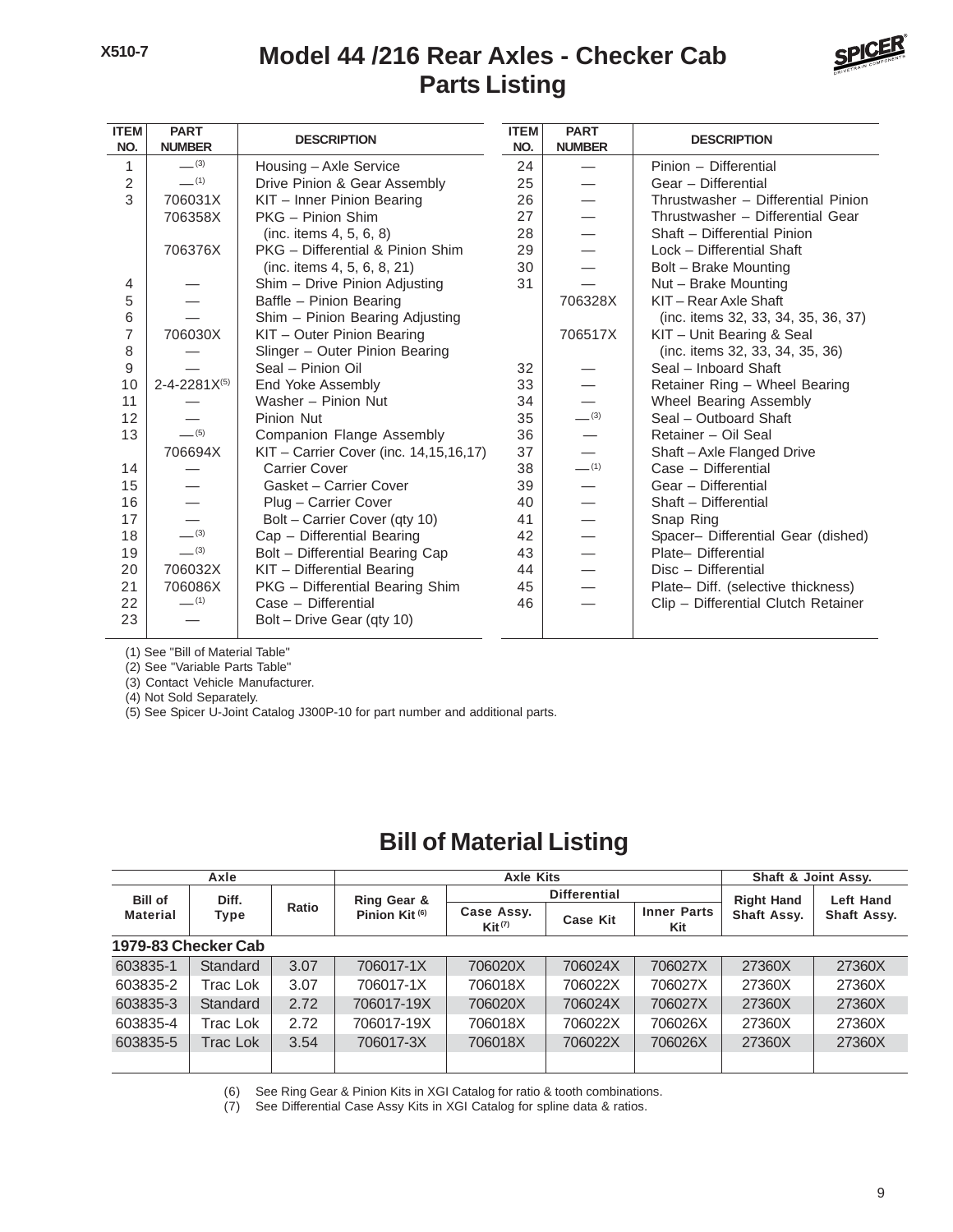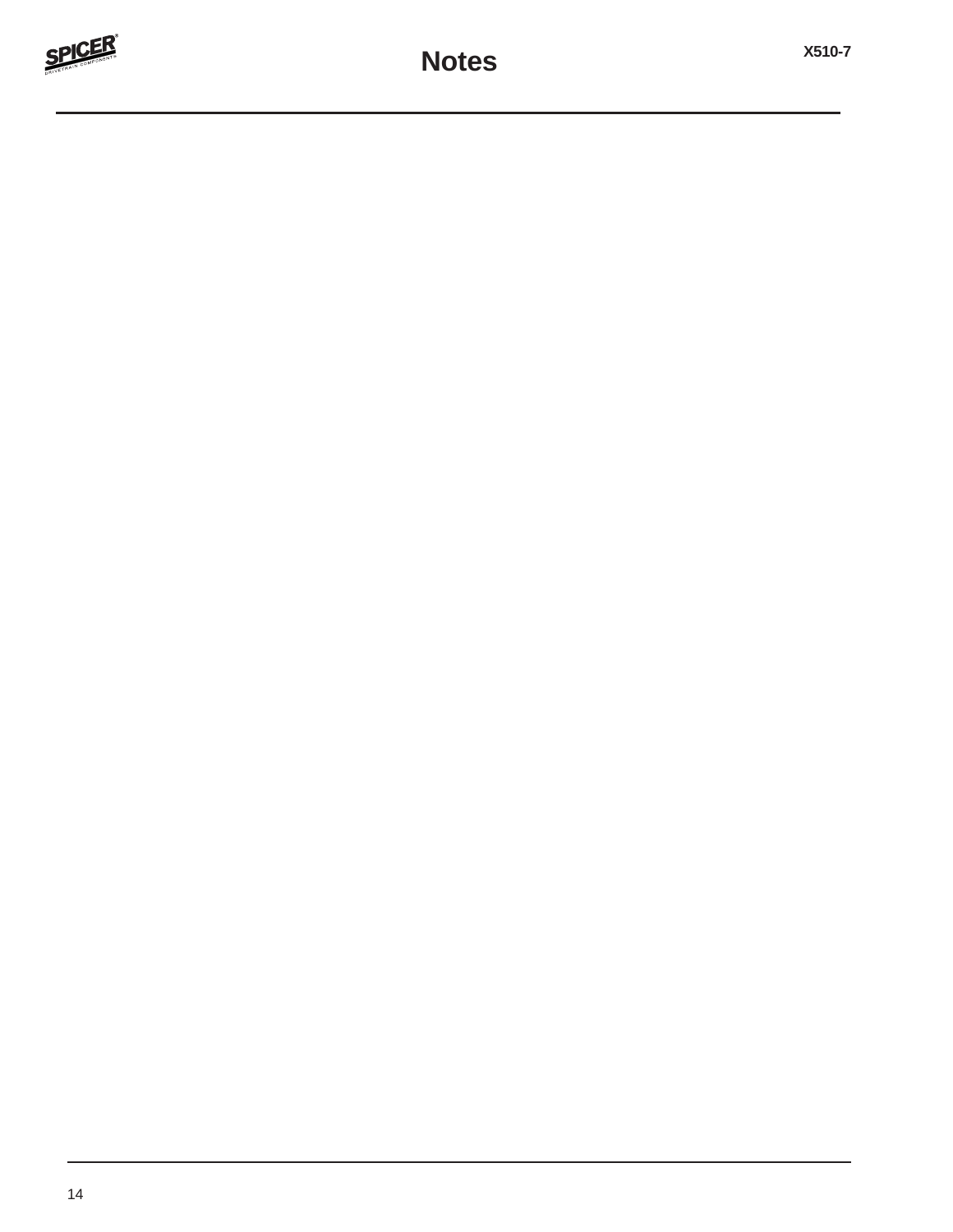

## **Model 30 /181 Front Axles for**

### **Converters**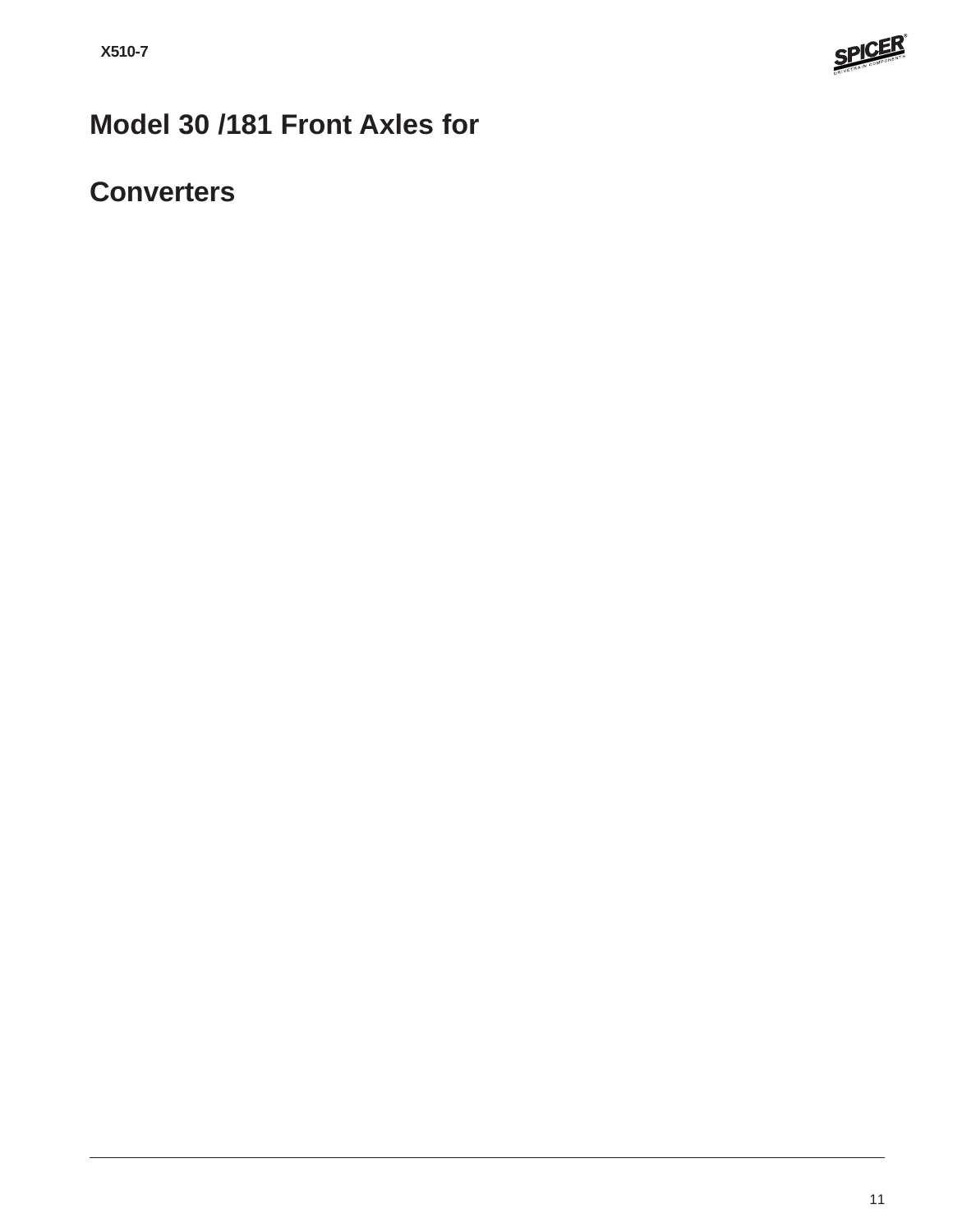

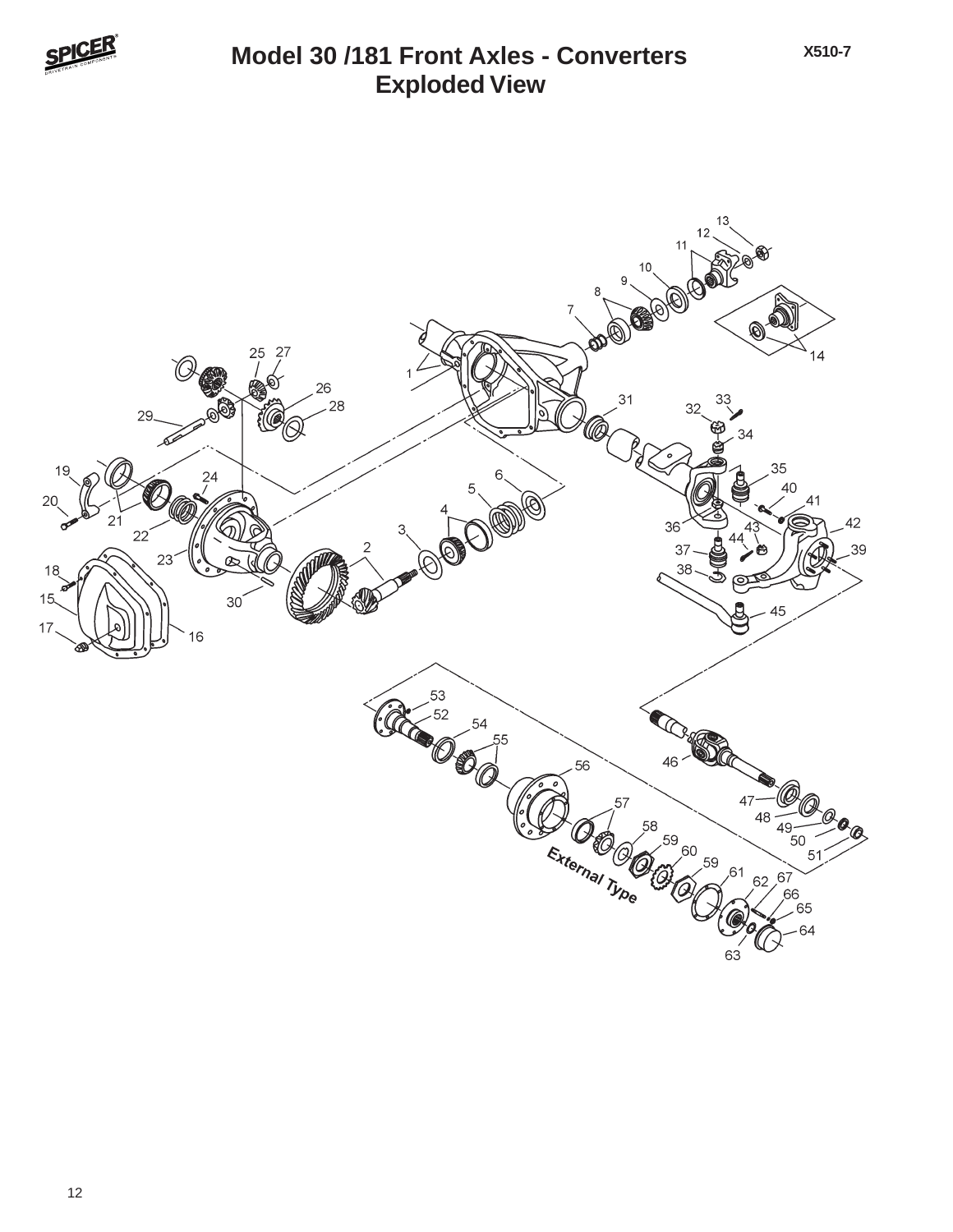#### **Parts Listing Model 30 /181 Front Axles - Converters**



| <b>ITEM</b><br>NO. | <b>PART</b><br><b>NUMBER</b> | <b>DESCRIPTION</b>                             | <b>ITEM</b><br>NO. | <b>PART</b><br><b>NUMBER</b> | <b>DESCRIPTION</b>                  |
|--------------------|------------------------------|------------------------------------------------|--------------------|------------------------------|-------------------------------------|
| 1                  | $-^{(3)}$                    | Housing - Axle Service                         | 32                 |                              | Nut - Hex Slotted                   |
| $\overline{2}$     | $-$ (1)                      | Drive Pinion & Gear Assembly                   | 33                 |                              | Cotter Pin                          |
| 3                  |                              | Slinger - Inner Pinion Bearing                 | 34                 |                              | Adjusting Split Ring                |
| 4                  | 706015X                      | KIT - Inner Pinion Bearing                     | 35                 | $\overline{\phantom{0}}$     | Socket Assembly - Upper             |
|                    | 706385X                      | PKG - Pinion Shim                              | 36                 |                              | Nut - Hex Jam                       |
|                    |                              | (inc. items 3, 5, 6, 9)                        | 37                 |                              | Socket Assembly - Lower             |
|                    | 706377X                      | PKG - Differential & Pinion Shim               | 38                 |                              | Snap Ring                           |
|                    |                              | (inc. items 4, 5, 6, 8, 22)                    | 39                 |                              | $Bolt - Hex (qty 6)$                |
| 5                  |                              | Shim - Drive Pinion Adjusting                  | 40                 |                              | <b>Stop Screw</b>                   |
| 6                  |                              | Baffle - Pinion Bearing                        | 41                 | $\overline{\phantom{0}}$     | Jam Nut                             |
| $\overline{7}$     |                              | Shim - Pinion Bearing Adjusting                | 42                 |                              | Knuckle Assembly                    |
| $\,8\,$            | 706030X                      | KIT - Outer Pinion Bearing                     | 43                 | $\overline{\phantom{0}}$     | Nut - Hex Slotted                   |
| 9                  |                              | Slinger - Outer Pinion Bearing                 | 44                 |                              | Cotter Pin                          |
| 10                 |                              | Seal - Pinion Oil                              | 45                 |                              | Tie Rod Assembly                    |
| 11                 | 2-4-2281 $X$ <sup>(5)</sup>  | End Yoke Assembly                              | 46                 | $\overline{\phantom{0}}$     | Shaft & Joint Assembly              |
| 12                 |                              | Washer - Pinion Nut                            |                    | 5-260X                       | U-Joint Kit                         |
| 13                 |                              | Pinion Nut                                     |                    | 706527X                      | KIT - Spindle Seal & Bearing        |
| 14                 | $-$ (5)                      | <b>Companion Flange Assembly</b>               |                    |                              | (inc. items 47, 48, 49, 50, 51)     |
|                    | 706348X                      | KIT - Carrier Cover (inc. 15,16,17,18)         |                    | 706537X                      | KIT - Spindle                       |
| 15                 |                              | <b>Carrier Cover</b>                           |                    |                              | (inc. items 47, 48, 49, 50, 51, 52) |
| 16                 |                              | Gasket - Carrier Cover                         | 47                 |                              | Slinger - Spindle Yoke              |
| 17                 | $\overline{\phantom{0}}$     | Plug - Carrier Cover                           |                    |                              | (pressed on if used)                |
| 18                 | $\overline{\phantom{0}}$     | Bolt - Carrier Cover (qty 10)                  | 48                 |                              | Oil Seal                            |
| 19                 | $-^{(3)}$                    | Cap - Differential Bearing                     | 49                 |                              | Spacer - Wheel Bearing Spindle      |
| 20                 | $-^{(3)}$                    | Bolt - Differential Bearing Cap                | 50                 |                              | Oil Seal - Block Vee                |
| 21                 | 706016X                      | KIT - Differential Bearing                     | 51                 |                              | Needle Bearing Assembly             |
| 22                 | 706087X                      | PKG - Differential Bearing Shim                | 52                 | $\overline{\phantom{0}}$     | Wheel Bearing Spindle               |
| 23                 | $-$ (1)                      | Case - Differential                            | 53                 | $\overline{\phantom{0}}$     | Nut - Brake Mounting                |
| 24                 |                              | Bolt - Drive Gear (qty 10)                     | 54                 | $\overline{\phantom{0}}$     | Oil Seal                            |
| 25                 |                              | Pinion - Differential                          | 55                 |                              | KIT - Inner Wheel Bearing           |
| 26                 | $\overline{\phantom{0}}$     | Gear - Differential                            | 56                 | $\overline{\phantom{0}}$     | Wheel Hub                           |
| 27                 |                              | Thrustwasher - Differential Pinion             | 57                 | $\overline{\phantom{0}}$     | KIT - Outer Wheel Bearing           |
| 28                 | $\overline{\phantom{0}}$     | Thrustwasher - Differential Gear               | 58                 | $\overline{\phantom{0}}$     | Lockwasher - Wheel Bearing          |
| 29                 |                              | Shaft - Differential Pinion                    | 59                 |                              | Nut - Wheel Bearing                 |
| 30                 |                              | Lock - Differential Shaft                      | 60                 | $\overline{\phantom{0}}$     | Lockwasher - Wheel Bearing Nut      |
| 31                 |                              | Seal & Guide Tube                              | 61                 | $\overline{\phantom{0}}$     | Gasket - Drive Flange               |
|                    | 700114                       | KIT - Right Hand Knuckle                       | 62                 |                              | Flange - Axle Drive                 |
|                    |                              | $(32, 33, 34, 35, 36, 37, 38, 39, 40, 41, 42)$ | 63                 | $\overline{\phantom{0}}$     | Snap Ring                           |
|                    | 700116X                      | KIT - Left Hand Knuckle                        | 64                 |                              | Hub Cap                             |
|                    |                              | $(32, 33, 34, 35, 36, 37, 38, 39, 40, 41, 42)$ | 65                 | $\overline{\phantom{0}}$     | <b>Nut</b>                          |
|                    | 706116X                      | KIT - Socket                                   | 66                 | $\overline{\phantom{0}}$     | Lockwasher                          |
|                    |                              | (inc. 32, 33, 34, 35, 36, 37, 38)              | 67                 | $\overline{\phantom{0}}$     | Stud                                |
|                    |                              |                                                |                    |                              |                                     |
|                    |                              |                                                |                    |                              |                                     |

(1) See "Bill of Material Table"

(2) See "Variable Parts Table"

(3) Contact Vehicle Manufacturer.

(4) Not Sold Separately.

(5) See Spicer U-Joint Catalog J300P-10 for part number and additional parts.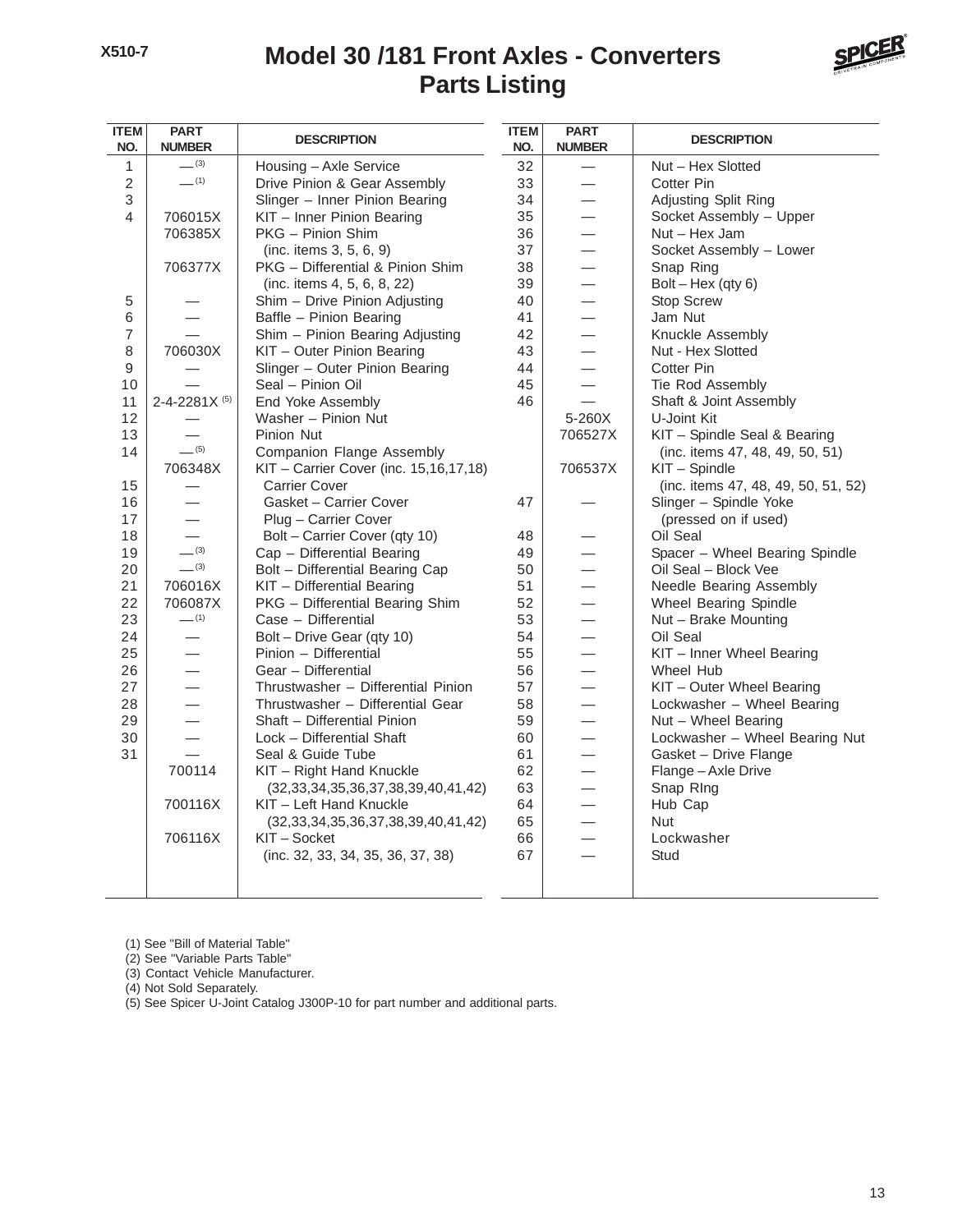

#### **Bill of Material Listing Model 30 /181 Front Axles - Converters**

**X510-7**

|                 | Axle        |       |                                                      | <b>Axle Kits</b>          |                     |                           | Shaft & Joint Assy. |                  |
|-----------------|-------------|-------|------------------------------------------------------|---------------------------|---------------------|---------------------------|---------------------|------------------|
| <b>Bill of</b>  | Diff.       |       | Ring Gear &                                          |                           | <b>Differential</b> |                           | <b>Right Hand</b>   | <b>Left Hand</b> |
| <b>Material</b> | <b>Type</b> | Ratio | Pinion Kit <sup>(6)</sup>                            | Case Assy.<br>$Kit^{(7)}$ | <b>Case Kit</b>     | <b>Inner Parts</b><br>Kit | Shaft Assy.         | Shaft Assy.      |
|                 |             |       | 1979-80 Courier, Mazda, Toyota, Datsun, Mini Pickups |                           |                     |                           |                     |                  |
| 610065-1        | Standard    | 4.10  | 706503-4X                                            | 706004X                   | 706008X             | 706010X                   | 28179-3X            | 28179-4X         |
| 610065-2        | Standard    | 4.27  | 706503-8X                                            | 706004X                   | 706008X             | 706010X                   | 28179-3X            | 28179-4X         |
| 610065-3        | Standard    | 3.54  | 706503-2X                                            | 706005X                   | 706007X             | 706010X                   | 28179-3X            | 28179-4X         |
| 610065-4        | Standard    | 4.56  | 706503-5X                                            | 706004X                   | 706008X             | 706010X                   | 28179-3X            | 28179-4X         |
| 610065-5        | Standard    | 4.10  | 706503-4X                                            | 706004X                   | 706008X             | 706010X                   | 28179-3X            | 28179-4X         |
| 610065-6        | Standard    | 3.54  | 706503-2X                                            | 706005X                   | 706007X             | 706010X                   | 28179-3X            | 28179-4X         |
| 610065-7        | Standard    | 3.54  | 706503-2X                                            | 706005X                   | 706007X             | 706010X                   | 28179-3X            | 28179-4X         |
| 610065-8        | Standard    | 4.10  | 706503-4X                                            | 706004X                   | 706008X             | 706010X                   | 28179-3X            | 28179-4X         |
| 610065-9        | Standard    | 3.31  | 706503-1X                                            | 706003X                   | 706007X             | 706010X                   | 28179-3X            | 28179-4X         |
| 610065-10       | Standard    | 3.31  | 706503-1X                                            | 706003X                   | 706007X             | 706010X                   | 28179-3X            | 28179-4X         |
| 610065-11       | Standard    | 3.73  | 706503-3X                                            | 706004X                   | 706008X             | 706010X                   | 28179-3X            | 28179-4X         |
| 610065-12       | Standard    | 3.73  | 706503-3X                                            | 706004X                   | 706008X             | 706010X                   | 28179-3X            | 28179-4X         |
| 610065-13       | Standard    | 5.38  | 706503-7X                                            | 706004X                   | 706008X             | 706010X                   | 28179-3X            | 28179-4X         |
| 610065-14       | Standard    | 3.91  | 706503-13X                                           | 706004X                   | 706008X             | 706010X                   | 28179-3X            | 28179-4X         |
| 610065-15       | Standard    | 3.91  | 706503-13X                                           | 706004X                   | 706008X             | 706010X                   | 28179-3X            | 28179-4X         |
| 610065-16       | Standard    | 4.56  | 706503-5X                                            | 706004X                   | 706008X             | 706010X                   | 28179-3X            | 28179-4X         |
|                 |             |       |                                                      |                           |                     |                           |                     |                  |
|                 |             |       |                                                      |                           |                     |                           |                     |                  |

<sup>(6)</sup> See Ring Gear & Pinion Kits in XGI Catalog for ratio & tooth combinations.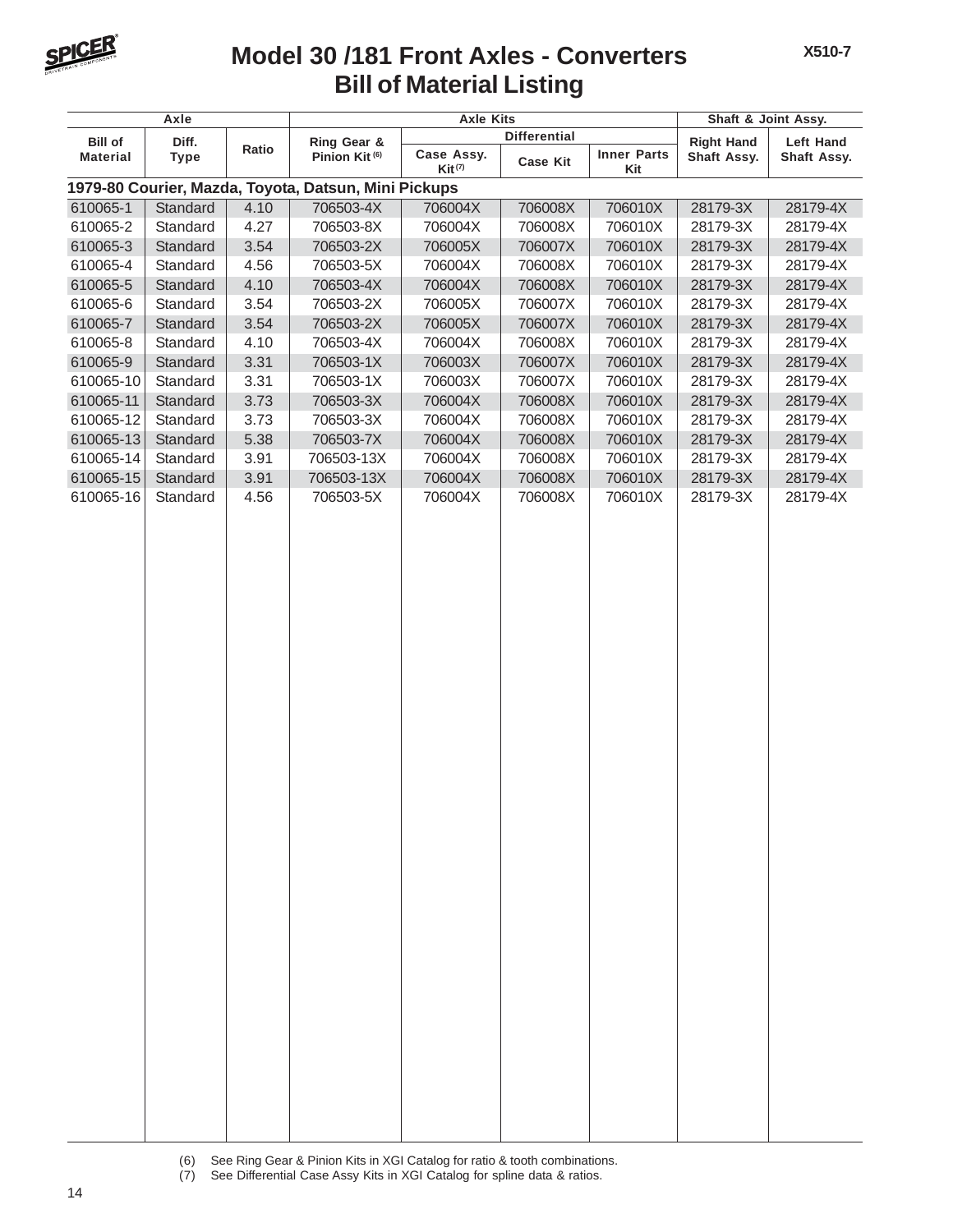

## **Model 44 /216 Front Axles for**

### **Converters**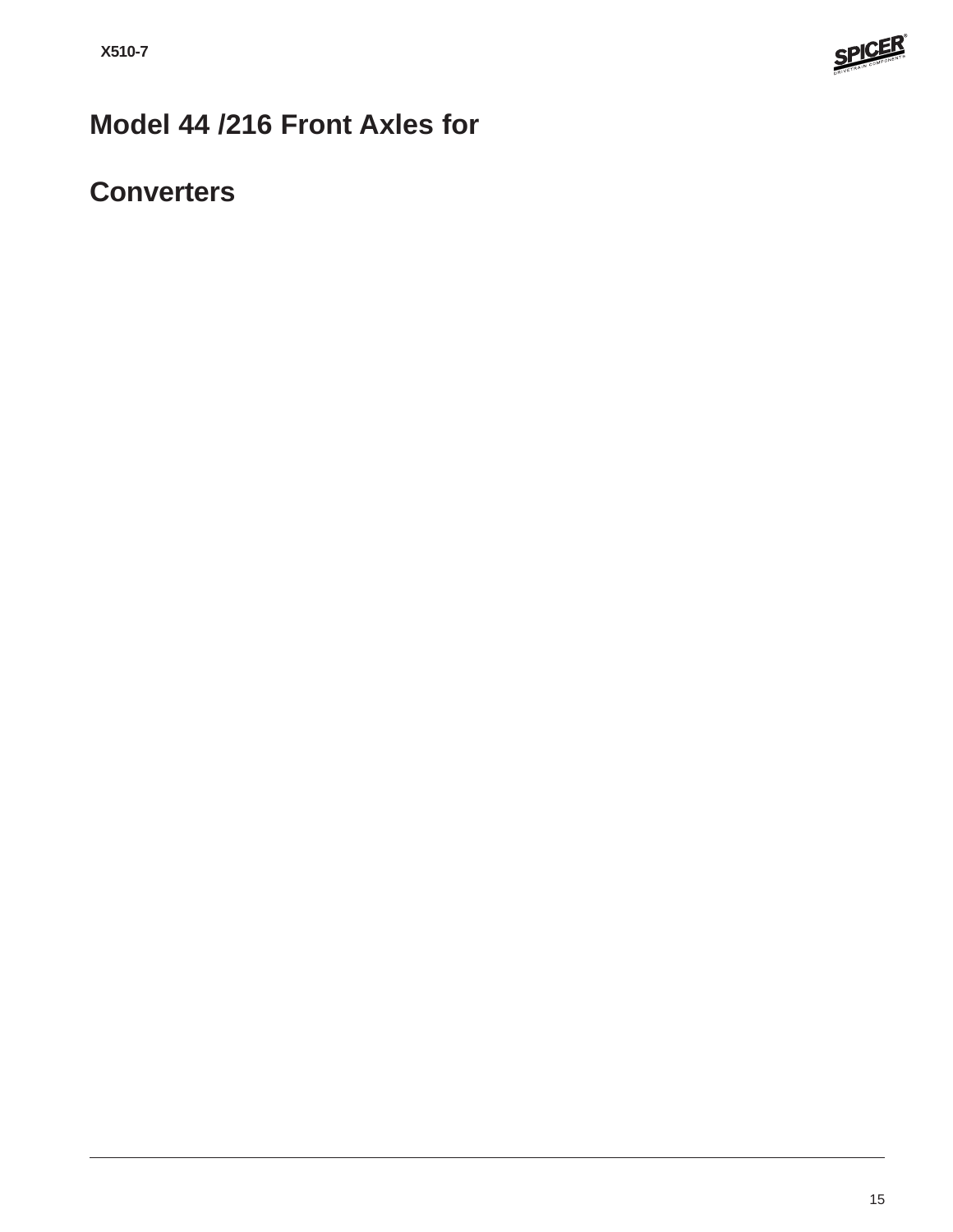

#### **Exploded View Model 44 /216 Front Axles - Converters**

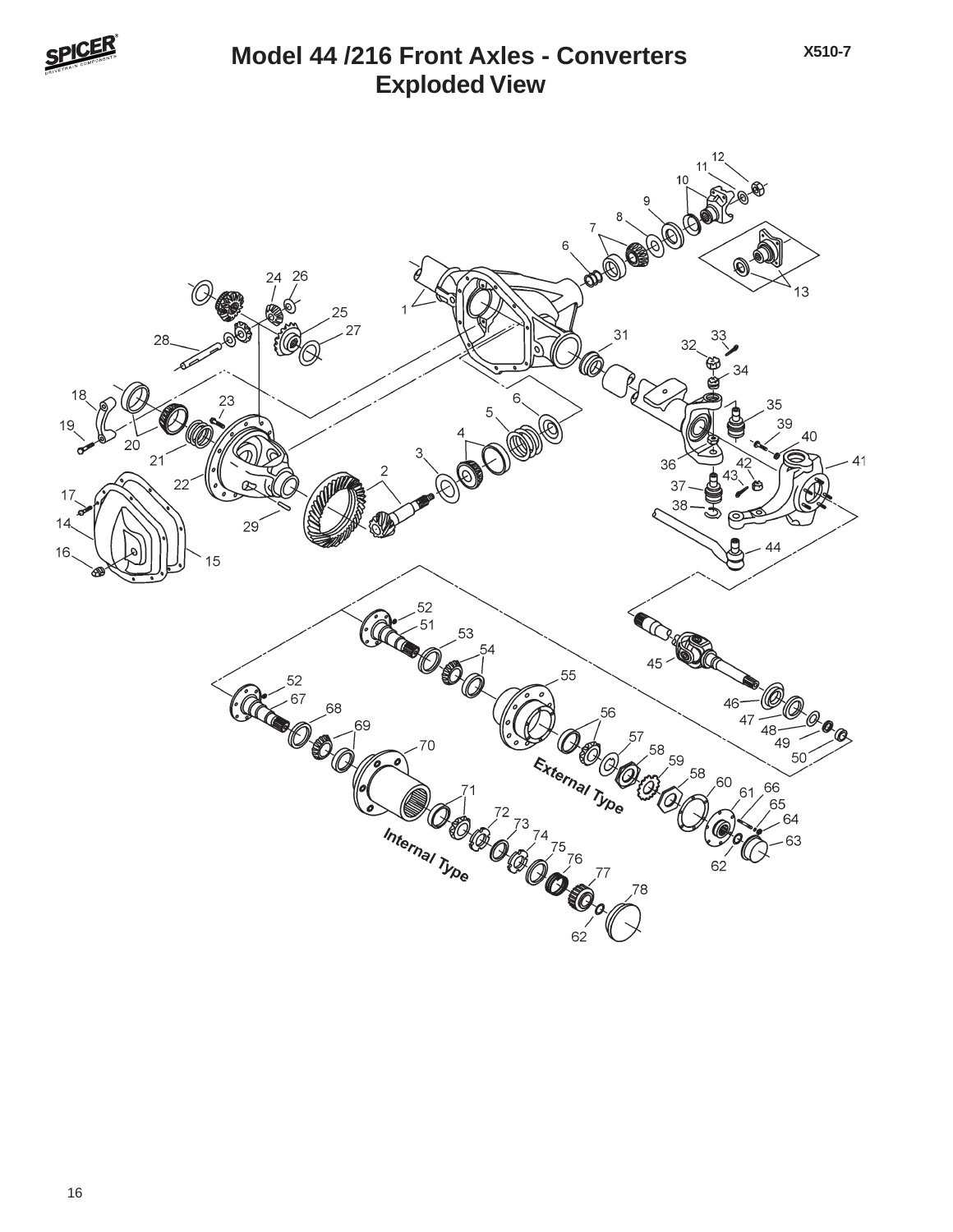#### **Parts Listing Model 44 /216 Front Axles - Converters**



| <b>ITEM</b><br>NO. | <b>PART</b><br><b>NUMBER</b> | <b>DESCRIPTION</b>                             | <b>ITEM</b><br>NO. | <b>PART</b><br><b>NUMBER</b> | <b>DESCRIPTION</b>                  |
|--------------------|------------------------------|------------------------------------------------|--------------------|------------------------------|-------------------------------------|
| 1                  | $-^{(3)}$                    | Housing - Axle Service                         | 38                 |                              | Snap Ring                           |
| $\overline{2}$     | $-$ (1)                      | Drive Pinion & Gear Assembly                   | 39                 |                              | Stop Screw                          |
| 3                  |                              | Slinger - Inner Pinion Bearing                 | 40                 |                              | Jam Nut                             |
| $\overline{4}$     | 706031X                      | KIT - Inner Pinion Bearing                     | 41                 |                              | Knuckle Assembly                    |
|                    | 706358X                      | PKG - Pinion Shim                              | 42                 |                              | Nut - Hex Slotted                   |
|                    |                              | (inc. items 3, 5, 6, 7, 9)                     | 43                 |                              | <b>Cotter Pin</b>                   |
|                    | 706376X                      | PKG - Differential & Pinion Shim               | 44                 |                              | Tie Rod Assembly                    |
|                    |                              | (inc. items 3, 5, 6, 7, 9, 21, 22)             | 45                 |                              | Shaft & Joint Assembly              |
| 5                  |                              | Shim - Drive Pinion Adjusting                  |                    | 5-297X                       | U-Joint Kit                         |
| 6                  | $\overline{\phantom{0}}$     | Baffle - Pinion Bearing                        |                    | $-^{(2)}$                    | KIT - Spindle Seal & Bearing        |
| $\overline{7}$     |                              | Shim - Pinion Bearing Adjusting                |                    |                              | (inc. items 47, 48, 49, 50, 51)     |
| 8                  | 706030X                      | KIT - Outer Pinion Bearing                     |                    | $-$ (2)                      | KIT - Spindle                       |
| 9                  |                              | Slinger - Outer Pinion Bearing                 |                    |                              | (inc. items 47, 48, 49, 50, 51, 52) |
| 10                 |                              | Seal - Pinion Oil                              | 46                 |                              | Slinger - Spindle Yoke              |
| 11                 | 2-4-2281X <sup>(5)</sup>     | End Yoke Assembly                              |                    |                              | (pressed on if used)                |
| 12                 | $\overline{\phantom{0}}$     | Washer - Pinion Nut                            | 47                 |                              | Oil Seal                            |
| 13                 |                              | Pinion Nut                                     | 48                 |                              | Spacer - Wheel Bearing Spindle      |
| 14                 | $-$ (5)                      | Companion Flange Assembly                      | 49                 |                              | Oil Seal - Block Vee                |
|                    | 706112X                      | KIT - Carrier Cover (inc. 15,16,17,18)         | 50                 |                              | Needle Bearing Assembly             |
| 15                 |                              | <b>Carrier Cover</b>                           | 51                 |                              | Wheel Bearing Spindle               |
| 16                 |                              | Gasket - Carrier Cover                         | 52                 |                              | Nut - Brake Mounting                |
| 17                 |                              | Plug - Carrier Cover                           | 53                 |                              | Oil Seal                            |
| 18                 |                              | Bolt - Carrier Cover (qty 10)                  | 54                 | $-$ (2)                      | KIT - Inner Wheel Bearing           |
| 19                 | $-^{(3)}$                    | Cap - Differential Bearing                     | 55                 | $\qquad \qquad$              | Wheel Hub                           |
| 20                 | $-^{(3)}$                    | Bolt - Differential Bearing Cap                | 56                 | $-^{(2)}$                    | KIT - Outer Wheel Bearing           |
| 21                 | 706032X                      | KIT - Differential Bearing                     | 57                 |                              | Lockwasher - Wheel Bearing          |
| 22                 | 706086X                      | PKG - Differential Bearing Shim                | 58                 |                              | Nut - Wheel Bearing                 |
| 23                 | $-$ (1)                      | Case - Differential                            | 59                 |                              | Lockwasher - Wheel Bearing Nut      |
| 24                 |                              | Bolt - Drive Gear (qty 10)                     | 60                 |                              | Gasket - Drive Flange               |
| 25                 |                              | Pinion - Differential                          | 61                 |                              | Flange - Axle Drive                 |
| 26                 |                              | Gear - Differential                            | 62                 |                              | Snap Ring                           |
| 27                 |                              | Thrustwasher - Differential Pinion             | 63                 |                              | Hub Cap                             |
| 28                 |                              | Thrustwasher - Differential Gear               | 64                 |                              | Nut                                 |
| 29                 |                              | Shaft - Differential Pinion                    | 65                 |                              | Lockwasher                          |
| 30                 | $\overline{\phantom{0}}$     | Lock - Differential Shaft                      | 66                 |                              | Stud                                |
| 31                 |                              | Seal & Guide Tube                              | 67                 |                              | Wheel Bearing Spindle               |
|                    | $- (3)$                      | KIT - Right Hand Knuckle                       | 68                 |                              | Oil Seal                            |
|                    |                              | $(32, 33, 34, 35, 36, 37, 38, 39, 40, 41, 42)$ | 69                 |                              | KIT - Inner Wheel Bearing           |
|                    | $-^{(3)}$                    | KIT - Left Hand Knuckle                        | 70                 |                              | Wheel Hub                           |
|                    |                              | $(32, 33, 34, 35, 36, 37, 38, 39, 40, 41, 42)$ | 71                 |                              | KIT - Outer Wheel Bearing           |
|                    | 706116X                      | KIT-Socket                                     | 72                 |                              | Nut & Pin Assembly                  |
|                    |                              | (inc. 32, 33, 34, 35, 36, 37, 38)              | 73                 |                              | Lock - Retaining Nut                |
| 32                 |                              | Nut - Hex Slotted                              | 74                 |                              | Nut - Wheel Bearing Adjusting       |
| 33                 |                              | <b>Cotter Pin</b>                              | 75                 |                              | Plate - Spring Retaining            |
| 34                 |                              | Adjusting Split Ring                           | 76                 |                              | Spring - Pressure                   |
| 35                 |                              | Socket Assembly - Upper                        | 77                 |                              | Gear-Axle Drive                     |
| 36                 |                              | Nut - Hex Jam                                  | 78                 |                              | Hub Cap                             |
| 37                 |                              | Socket Assembly - Lower                        |                    | $-^{(2)}$                    | Wheel End Kits                      |

(1) See "Bill of Material Table"

(2) See "Variable Parts Table"

(3) Contact Vehicle Manufacturer.

(4) Not Sold Separately.

(5) See Spicer U-Joint Catalog J300P-10 for part number and additional parts.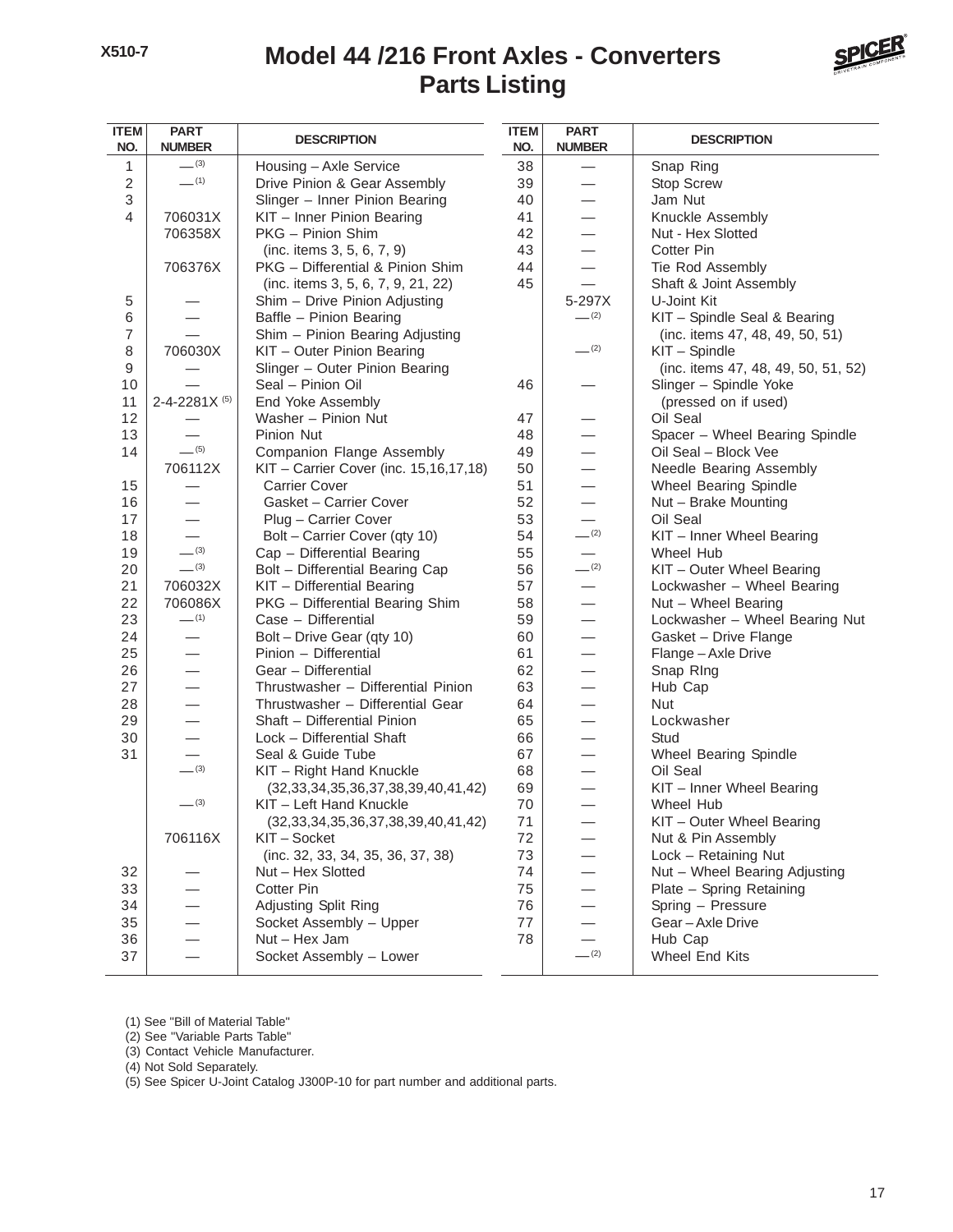

### **Bill of Material Listing Model 44 /216 Front Axles - Converters**

**X510-7**

| Axle              |                        |       | <b>Axle Kits</b>                         | Shaft & Joint Assy.       |                     |                           |                   |                          |
|-------------------|------------------------|-------|------------------------------------------|---------------------------|---------------------|---------------------------|-------------------|--------------------------|
| <b>Bill of</b>    | Diff.                  |       |                                          |                           | <b>Differential</b> |                           | <b>Right Hand</b> |                          |
| <b>Material</b>   | <b>Type</b>            | Ratio | Ring Gear &<br>Pinion Kit <sup>(6)</sup> | Case Assy.<br>$Kit^{(7)}$ | <b>Case Kit</b>     | <b>Inner Parts</b><br>Kit | Shaft Assy.       | Left Hand<br>Shaft Assy. |
| 1979-80 G-10 Van  |                        |       |                                          |                           |                     |                           |                   |                          |
| 604300-1          | Standard               | 3.31  | 706017-2X                                | 706020X                   | 706024X             | 706026X                   | 29833-12X         | 29833-11X                |
| 604300-2          | Standard               | 4.09  | 706017-5X                                | 706021X                   | 706025X             | 706027X                   | 29833-18X         | 29833-19X                |
| 604300-3          | Standard               | 3.73  | 706017-4X                                | 706020X                   | 706024X             | 706027X                   | 29833-18X         | 29833-19X                |
| 604300-4          | Standard               | 4.55  | 706017-6X                                | 706021X                   | 706025X             | 706027X                   | 29833-12X         | 29833-11X                |
| 604300-5          | Standard               | 5.89  | 706017-9X                                | 706021X                   | 706025X             | 706027X                   | 660091-12         | 660091-11                |
| 604300-6          | Standard               | 5.89  | 706017-9X                                | 706021X                   | 706025X             | 706027X                   | 660091-12         | 660091-11                |
| 604300-7          | Standard               | 4.55  | 706017-6X                                | 706021X                   | 706025X             | 706027X                   | 29833-12X         | 29833-11X                |
| 1979-80 G-20 Van  |                        |       |                                          |                           |                     |                           |                   |                          |
| 604306-1          | Standard               | 3.31  | 706017-2X                                | 706020X                   | 706024X             | 706027X                   | 29833-12X         | 29833-11X                |
| 604306-2          | Standard               | 3.73  | 706017-4X                                | 706020X                   | 706024X             | 706027X                   | 29833-12X         | 29833-11X                |
| 604306-3          | Standard               | 3.23  | 706017-16X                               | 706020X                   | 706024X             | 706027X                   | 29833-12X         | 29833-11X                |
| 604306-4          | Standard               | 4.09  | 706017-5X                                | 706021X                   | 706025X             | 706027X                   | 29833-12X         | 29833-11X                |
| 604306-5          | Standard               | 3.54  | 706017-3X                                | 706020X                   | 706024X             | 706027X                   | 29833-12X         | 29833-11X                |
| 604306-6          | Standard               | 4.09  | 706017-5X                                | 706021X                   | 706025X             | 706027X                   | 29833-12X         | 29833-11X                |
|                   | 1979-80 G-20, G-30 Van |       |                                          |                           |                     |                           |                   |                          |
| 604303-1          | Standard               | 4.09  | 706017-5X                                | 706021X                   | 706025X             | 706027X                   | 660091-11         | 660091-12                |
| 604303-2          | Standard               | 4.09  | 706017-5X                                | 706021X                   | 706025X             | 706027X                   | 660091-11         | 660091-12                |
| 604303-3          | Standard               | 3.31  | 706017-2X                                | 706020X                   | 706024X             | 706027X                   | 29833-12X         | 29833-11X                |
| 604303-4          | Standard               | 3.73  | 706017-4X                                | 706020X                   | 706024X             | 706027X                   | 660091-11         | 660091-12                |
| 604303-5          | Standard               | 3.23  | 706017-16X                               | 706020X                   | 706024X             | 706027X                   | 29833-12X         | 29833-11X                |
| 604303-6          | Standard               | 4.09  | 706017-5X                                | 706021X                   | 706025X             | 706027X                   | 660091-11         | 660091-12                |
| 604303-7          | Standard               | 4.09  | 706017-5X                                | 706021X                   | 706025X             | 706027X                   | 660091-11         | 660091-12                |
| 604303-8          | Standard               | 4.09  | 706017-5X                                | 706021X                   | 706025X             | 706027X                   | 660091-11         | 660091-12                |
| 604303-9          | Standard               | 3.73  | 706017-4X                                | 706020X                   | 706024X             | 706027X                   | 660091-11         | 660091-12                |
| 604303-10         | Standard               | 4.09  | 706017-5X                                | 706021X                   | 706025X             | 706027X                   | 660091-11         | 660091-12                |
| 604303-11         | Standard               | 5.89  | 706017-9X                                | 706021X                   | 706025X             | 706027X                   | 660091-11         | 660091-12                |
| 604303-12         | Standard               | 3.73  | 706017-4X                                | 706020X                   | 706024X             | 706027X                   | 660091-11         | 660091-12                |
| 604303-13         | Standard               | 3.54  | 706017-3X                                | 706020X                   | 706024X             | 706027X                   | 660091-11         | 660091-12                |
| 1979-80 B-100 Van |                        |       |                                          |                           |                     |                           |                   |                          |
| 604301-1          | Standard               | 3.23  | 706017-16X                               | 706020X                   | 706024X             | ??                        | 28478-5X          | 28478-6X                 |
| 604301-2          | Standard               | 3.23  | 706017-16X                               | 706020X                   | 706024X             | ??                        | 28478-5X          | 28478-6X                 |
| 604301-3          | Standard               | 3.43  | 700040-7                                 | 706020X                   | 706024X             | ??                        | 28478-5X          | 28478-6X                 |
| 604301-4          | Standard               | 3.07  | 706017-1X                                | 706020X                   | 706024X             | ??                        | 28478-5X          | 28478-6X                 |
| 604301-5          | Standard               | 2.72  | 706017-19X                               | 706020X                   | 706024X             | ??                        | 28478-5X          | 28478-6X                 |
| 1979-80 E-150 Van |                        |       |                                          |                           |                     |                           |                   |                          |
| 604302-1          | Standard               | 3.54  | 706017-3X                                | 706020X                   | 706024X             | 706027X                   | 660124-5          | 660124-6                 |
| 604302-2          | Standard               | 3.54  | 706017-3X                                | 706020X                   | 706024X             | 706027X                   | 660124-5          | 660124-6                 |
| 604302-3          | Standard               | 3.23  | 706017-16X                               | 706020X                   | 706024X             | 706027X                   | 004SF100-6X       | 004SF100-7X              |
| 604302-4          | Standard               | 3.31  | 706017-2X                                | 706020X                   | 706024X             | 706027X                   | 660124-5          | 660124-6                 |
| 604302-5          | Standard               | 3.73  | 706017-4X                                | 706020X                   | 706024X             | 706027X                   | 660124-5          | 660124-6                 |
| 604302-6          | Standard               | 3.23  | 706017-16X                               | 706020X                   | 706024X             | 706027X                   | 004SF100-6X       | 004SF100-7X              |
| 604302-7          | Standard               | 2.72  | 706017-19X                               | 706020X                   | 706024X             | 706027X                   | 660124-5          | 660124-6                 |
| 604302-8          | Standard               | 3.31  | 706017-2X                                | 706020X                   | 706024X             | 706027X                   | 660124-5          | 660124-6                 |
| 604302-9          | Standard               | 3.54  | 706017-3X                                | 706020X                   | 706024X             | 706027X                   | 660124-5          | 660124-6                 |
| 604302-10         | Standard               | 3.73  | 706017-4X                                | 706020X                   | 706024X             | 706027X                   | 660124-5          | 660124-6                 |
| 604302-11         | Standard               | 3.54  | 706017-3X                                | 706020X                   | 706024X             | 706027X                   | 660124-5          | 660124-6                 |
|                   |                        |       |                                          |                           |                     |                           |                   |                          |
|                   |                        |       |                                          |                           |                     |                           |                   |                          |

(6) See Ring Gear & Pinion Kits in XGI Catalog for ratio & tooth combinations.

(7) See Differential Case Assy Kits in XGI Catalog for spline data & ratios.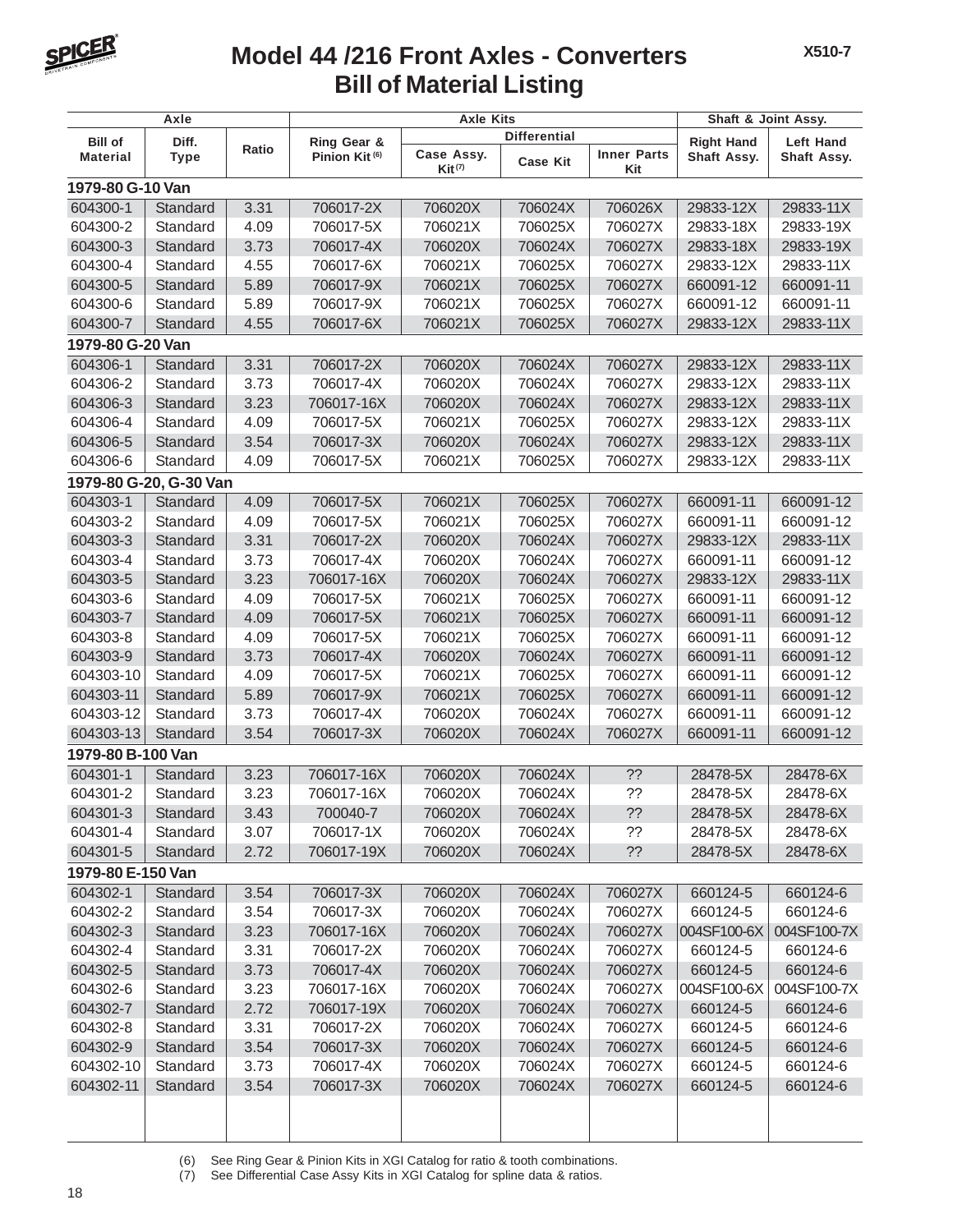#### **Bill of Material Listing Model 44 /216 Front Axles - Converters**



| Axle              |                          |       | <b>Axle Kits</b>          | Shaft & Joint Assy.                |                     |                           |                   |                  |
|-------------------|--------------------------|-------|---------------------------|------------------------------------|---------------------|---------------------------|-------------------|------------------|
| <b>Bill of</b>    | Diff.                    |       | Ring Gear &               |                                    | <b>Differential</b> |                           | <b>Right Hand</b> | <b>Left Hand</b> |
| <b>Material</b>   | <b>Type</b>              | Ratio | Pinion Kit <sup>(6)</sup> | Case Assy.<br>$\mathsf{Kit}^{(7)}$ | <b>Case Kit</b>     | <b>Inner Parts</b><br>Kit | Shaft Assy.       | Shaft Assy.      |
| 1979-80 B-200 Van |                          |       |                           |                                    |                     |                           |                   |                  |
| 604304-2          | Standard                 | 4.09  | 706017-5X                 | 706021X                            | 706025X             | 706027X                   | 28478-5X          | 28478-6X         |
| 604304-3          | Standard                 | 4.09  | 706017-5X                 | 706021X                            | 706025X             | 706027X                   | 28478-5X          | 28478-6X         |
| 604304-4          | Standard                 | 3.54  | 706017-3X                 | 706020X                            | 706024X             | 706027X                   | 28478-5X          | 28478-6X         |
| 604304-5          | Standard                 | 3.54  | 706017-3X                 | 706020X                            | 706024X             | 706027X                   | 28478-5X          | 28478-6X         |
| 604304-6          | Standard                 | 4.09  | 706017-5X                 | 706021X                            | 706025X             | 706027X                   | 28478-5X          | 28478-6X         |
|                   | 1979-80 E-250, E-350 Van |       |                           |                                    |                     |                           |                   |                  |
| 604305-1          | Standard                 | 4.09  | 706017-2X                 | 706020X                            | 706024X             | 706027X                   | 044SF100-6X       | 044SF100-7X      |
| 604305-2          | Standard                 | 3.54  | 706040-2                  | 706020X                            | 706024X             | 706027X                   | 660124-5          | 660124-6         |
| 604305-3          | Standard                 | 3.31  | 706017-2X                 | 706020X                            | 706024X             | 706027X                   | 044SF100-6X       | 044SF100-7X      |
| 604305-4          | Standard                 | 4.09  | 706017-2X                 | 706020X                            | 706024X             | 706027X                   | 044SF100-6X       | 044SF100-7X      |
| 604305-5          | Standard                 | 3.73  | 706017-4X                 | 706020X                            | 706024X             | 706027X                   | 660124-5          | 660124-6         |
| 604305-6          | Standard                 | 3.73  | 706017-4X                 | 706020X                            | 706024X             | 706027X                   | 660124-5          | 660124-6         |
| 604305-7          | Standard                 | 3.73  | 706017-4X                 | 706020X                            | 706024X             | 706027X                   | 660124-5          | 660124-6         |
| 604305-8          | Standard                 | 3.54  | 706040-2                  | 706020X                            | 706024X             | 706027X                   | 660124-5          | 660124-6         |
| 604305-9          | Standard                 | 3.54  | 706040-2                  | 706020X                            | 706024X             | 706027X                   | 660124-5          | 660124-6         |
| 604305-10         | Standard                 | 3.54  | 706040-2                  | 706020X                            | 706024X             | 706027X                   | 660124-5          | 660124-6         |
| 604305-11         | Standard                 | 3.31  | 706017-2X                 | 706020X                            | 706024X             | 706027X                   | 044SF100-6X       | 044SF100-7X      |
| 604305-12         | Standard                 | 4.09  | 706017-2X                 | 706020X                            | 706024X             | 706027X                   | 044SF100-6X       | 044SF100-7X      |
| 604305-13         | Standard                 | 3.73  | 706017-4X                 | 706020X                            | 706024X             | 706027X                   | 660124-5          | 660124-6         |
| 604305-14         | Standard                 | 3.54  | 706040-2                  | 706020X                            | 706024X             | 706027X                   | 660124-5          | 660124-6         |
| 604305-15         | Standard                 | 3.31  | 706017-2X                 | 706020X                            | 706024X             | 706027X                   | 044SF100-6X       | 044SF100-7X      |
| 604305-16         | Standard                 | 4.09  | 706017-2X                 | 706020X                            | 706024X             | 706027X                   | 044SF100-6X       | 044SF100-7X      |
| 604305-17         | Standard                 | 2.94  | 700025-7                  | 706020X                            | 706024X             | 706027X                   | 044SF100-6X       | 044SF100-7X      |
| 604305-18         | Standard                 | 4.09  | 706017-2X                 | 706020X                            | 706024X             | 706027X                   | 044SF100-6X       | 044SF100-7X      |
| 604305-19         | Standard                 | 3.73  | 706017-4X                 | 706020X                            | 706024X             | 706027X                   | 660124-5          | 660124-6         |
| 604305-20         | Standard                 | 3.54  | 706040-2                  | 706020X                            | 706024X             | 706027X                   | 660124-5          | 660124-6         |
|                   |                          |       |                           |                                    |                     |                           |                   |                  |
|                   |                          |       |                           |                                    |                     |                           |                   |                  |
|                   |                          |       |                           |                                    |                     |                           |                   |                  |
|                   |                          |       |                           |                                    |                     |                           |                   |                  |
|                   |                          |       |                           |                                    |                     |                           |                   |                  |
|                   |                          |       |                           |                                    |                     |                           |                   |                  |
|                   |                          |       |                           |                                    |                     |                           |                   |                  |
|                   |                          |       |                           |                                    |                     |                           |                   |                  |
|                   |                          |       |                           |                                    |                     |                           |                   |                  |
|                   |                          |       |                           |                                    |                     |                           |                   |                  |
|                   |                          |       |                           |                                    |                     |                           |                   |                  |
|                   |                          |       |                           |                                    |                     |                           |                   |                  |
|                   |                          |       |                           |                                    |                     |                           |                   |                  |
|                   |                          |       |                           |                                    |                     |                           |                   |                  |
|                   |                          |       |                           |                                    |                     |                           |                   |                  |
|                   |                          |       |                           |                                    |                     |                           |                   |                  |
|                   |                          |       |                           |                                    |                     |                           |                   |                  |
|                   |                          |       |                           |                                    |                     |                           |                   |                  |
|                   |                          |       |                           |                                    |                     |                           |                   |                  |
|                   |                          |       |                           |                                    |                     |                           |                   |                  |
|                   |                          |       |                           |                                    |                     |                           |                   |                  |
|                   |                          |       |                           |                                    |                     |                           |                   |                  |

(6) See Ring Gear & Pinion Kits in XGI Catalog for ratio & tooth combinations.

(7) See Differential Case Assy Kits in XGI Catalog for spline data & ratios.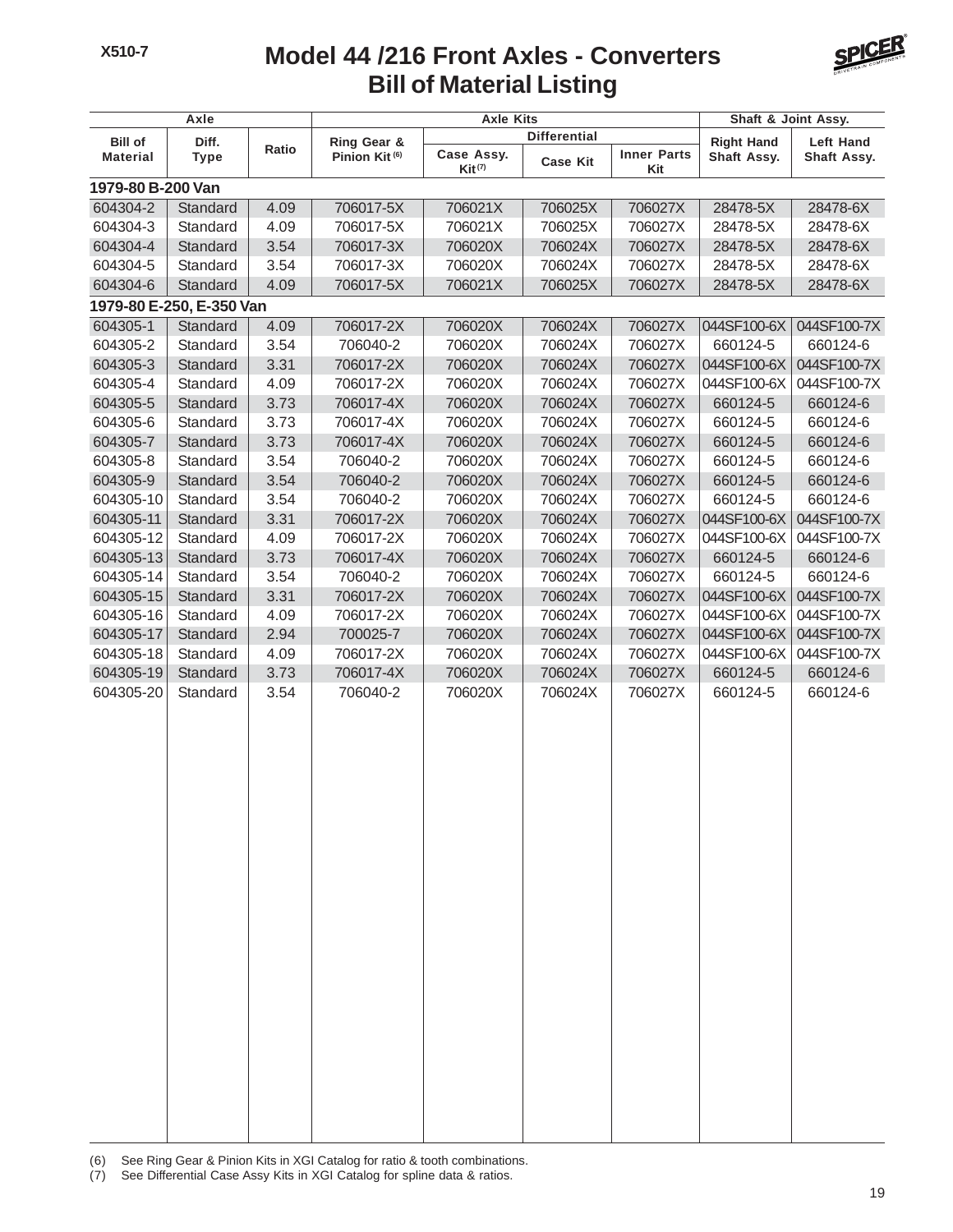

### **Variable Parts Listing Model 44 /216 Front Axles - Converters**

|              | Kits & Parts - Use With All Applications |                          |         |         |                          |         |         |  |  |  |  |  |
|--------------|------------------------------------------|--------------------------|---------|---------|--------------------------|---------|---------|--|--|--|--|--|
|              | <b>Description &amp; Item Number</b>     |                          |         |         | <b>Bills of Material</b> |         |         |  |  |  |  |  |
|              | (Refer to "Exploded View")               |                          | 604300  | 604301  | 604302                   | 604303  | 604304  |  |  |  |  |  |
| 1            | KIT - Spindle Seal & Bearing             | $\overline{\phantom{a}}$ | 706527X |         | 706527X                  | 706527X |         |  |  |  |  |  |
| 2            | KIT - Spindle                            | $\overline{\phantom{0}}$ | 706570X |         | 706552X                  | 706570X |         |  |  |  |  |  |
| 3            | KIT - Inner Wheel Bearing                | 54                       | 706690X |         | 706110X                  | 706074X |         |  |  |  |  |  |
| 4            | KIT - Outer Wheel Bearing                | 56                       | 706111X |         | 706111X                  | 706111X |         |  |  |  |  |  |
| 5            | Wheel End Kit                            |                          |         | 706555X |                          |         | 706555X |  |  |  |  |  |
| 6            | Wheel End Kit                            |                          |         | 706554X |                          |         | 706554X |  |  |  |  |  |
|              |                                          |                          |         |         |                          |         |         |  |  |  |  |  |
|              |                                          |                          |         |         |                          |         |         |  |  |  |  |  |
|              |                                          |                          |         |         |                          |         |         |  |  |  |  |  |
|              |                                          |                          | 604305  | 604306  |                          |         |         |  |  |  |  |  |
| $\mathbf{1}$ | KIT - Spindle Seal & Bearing             | $\overline{\phantom{a}}$ | 706527X | 706527X |                          |         |         |  |  |  |  |  |
| 2            | KIT - Spindle                            |                          | 700003  | 706570X |                          |         |         |  |  |  |  |  |
| 3            | KIT - Inner Wheel Bearing                | 54                       | 706074X | 706074X |                          |         |         |  |  |  |  |  |
| 4            | KIT - Outer Wheel Bearing                | 56                       | 706111X | 706111X |                          |         |         |  |  |  |  |  |
| 5            | Wheel End Kit                            |                          |         |         |                          |         |         |  |  |  |  |  |
| 6            | Wheel End Kit                            |                          |         |         |                          |         |         |  |  |  |  |  |
|              |                                          |                          |         |         |                          |         |         |  |  |  |  |  |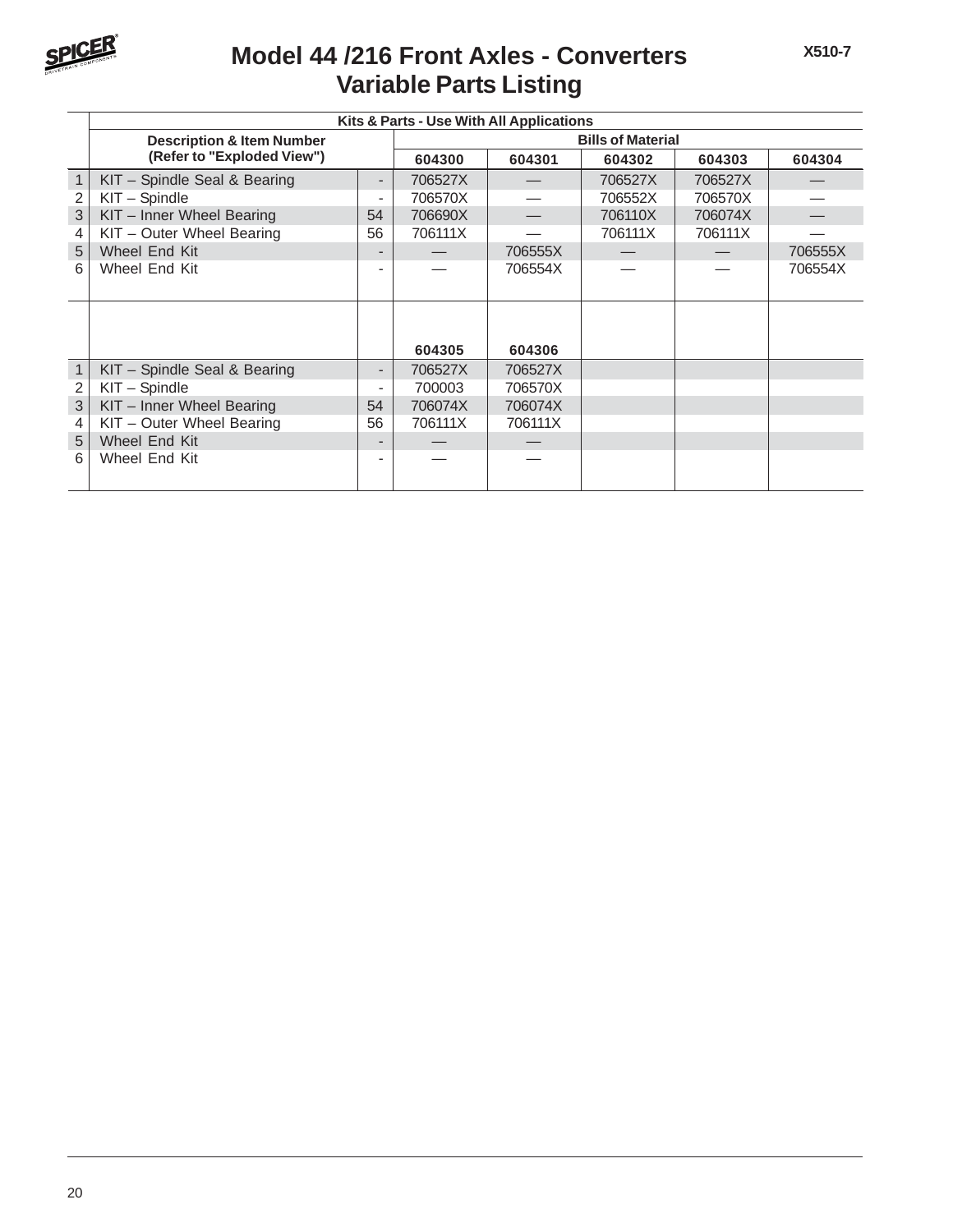

## **Model 44 /216 ICA Rear Axles for**

## **Excalibur Automobile Corporation**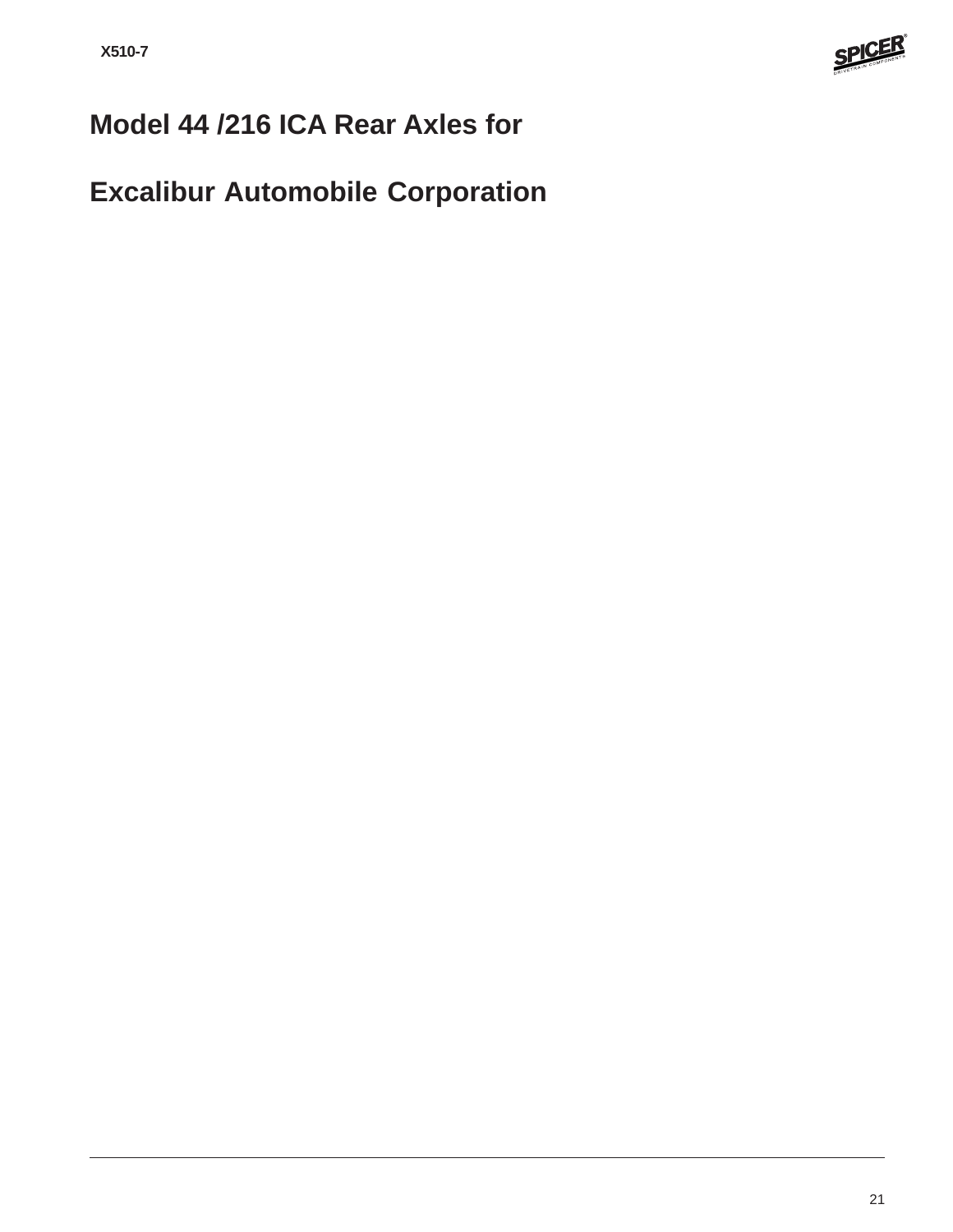

#### **Exploded View Model 44 /216 ICA Rear Axles**



### **Bill of Material Listing**

| Axle                  |                 |       | <b>Axle Kits</b>                 |                       |                 |                           | Shaft & Joint Assy. |                  |
|-----------------------|-----------------|-------|----------------------------------|-----------------------|-----------------|---------------------------|---------------------|------------------|
| <b>Bill of</b>        | Diff.<br>Type   | Ratio | Ring Gear &<br><b>Pinion Kit</b> | <b>Differential</b>   |                 |                           | <b>Right Hand</b>   | <b>Left Hand</b> |
| <b>Material</b>       |                 |       |                                  | Case Assy.<br>Kit (7) | <b>Case Kit</b> | <b>Inner Parts</b><br>Kit | Shaft Assy.         | Shaft Assy.      |
| 1980-85 Excalibur     |                 |       |                                  |                       |                 |                           |                     |                  |
| 605021-1              | <b>Trac Lok</b> | 2.72  | 706800-1X                        | 706801X               | 706802X         | 706803X                   | 71090-2X            | 71090-1X         |
| 605021-2              | Trac Lok        | 3.07  | 706800-2X                        | 706801X               | 706802X         | 706803X                   | 71090-2X            | 71090-1X         |
| <b>1985 Excalibur</b> |                 |       |                                  |                       |                 |                           |                     |                  |
| 605259-1              | <b>Trac Lok</b> | 3.31  | 706017-1X                        | 706018X               | 706022X         | 706026X                   |                     |                  |
| 605259-2              | Trac Lok        | 3.73  | 706017-4X                        | 706018X               | 706022X         | 706026X                   |                     |                  |
|                       |                 |       |                                  |                       |                 |                           |                     |                  |
|                       |                 |       |                                  |                       |                 |                           |                     |                  |

(6) See Ring Gear & Pinion Kits in XGI Catalog for ratio & tooth combinations.

(7) See Differential Case Assy Kits in XGI Catalog for spline data & ratios.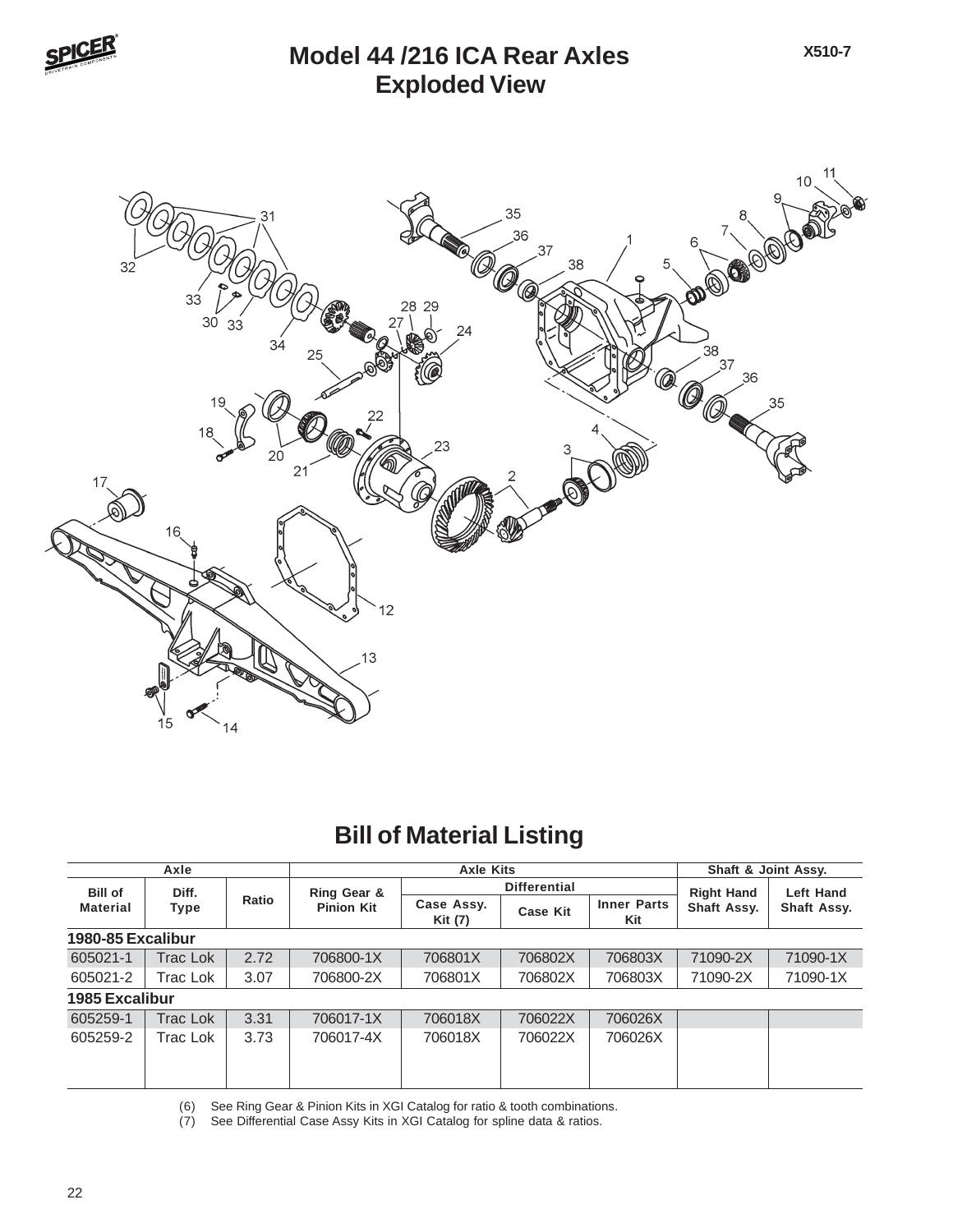#### **Model 44 /216 ICA Rear Axles Parts Listing**



| <b>ITEM</b><br>NO. | <b>PART</b><br><b>NUMBER</b>            | <b>DESCRIPTION</b>               | <b>ITEM</b><br>NO. | <b>PART</b><br><b>NUMBER</b> | <b>DESCRIPTION</b>                  |
|--------------------|-----------------------------------------|----------------------------------|--------------------|------------------------------|-------------------------------------|
| 1                  | $-^{(3)}$                               | Carrier                          | 19                 | $-^{(3)}$                    | Cap - Differential Bearing          |
| $\overline{2}$     | $-$ (1)                                 | Drive Pinion & Gear Assembly     | 20                 | $-^{(2)}$                    | KIT - Differential Bearing          |
| 3                  | $-$ (2)                                 | KIT - Inner Pinion Bearing       | 21                 | $-$ (2)                      | PKG - Differential Bearing Shim     |
|                    | $-^{(2)}$                               | PKG - Pinion Shim                | 22                 |                              | Bolt - Drive Gear (qty 10)          |
|                    |                                         | (inc. items $4, 5, 7$ )          | 23                 | $-$ (1)                      | Case - Differential                 |
|                    | $-^{(2)}$                               | PKG - Differential & Pinion Shim | 24                 |                              | Gear - Differential                 |
|                    |                                         | (inc. items 4, 5, 7, 21)         | 25                 |                              | Shaft - Differential Pinion         |
| 4                  |                                         | Shim - Pinion Adjusting          | 26                 |                              | Snap Ring                           |
| 5                  |                                         | Shim - Pinion Bearing Preload    | 27                 |                              | Snap Ring                           |
| 6                  | $-^{(2)}$                               | Bearing - Outer Pinion Preload   | 28                 |                              | Pinion - Differential               |
| 7                  | $\overline{\phantom{0}}$                | Slinger - Outer Pinion Bearing   | 29                 |                              | Thrustwasher - Differential Pinion  |
| 8                  | $\frac{\overline{\phantom{0}}}{}_{(2)}$ | Seal - Pinion Oil                | 30                 |                              | Clip - Differential Clutch Retainer |
| 9                  |                                         | End Yoke Assembly                | 31                 |                              | Disc - Differential                 |
| 10                 | $\overline{\phantom{0}}$                | Washer - Pinion Nut              | 32                 |                              | Plate - Differential                |
| 11                 |                                         | Pinion Nut                       | 33                 |                              | Plate - Differential                |
|                    | (2)                                     | KIT - Carrier Cover              | 34                 |                              | Spacer - Dished                     |
| 12                 |                                         | Gasket - Carrier Cover           | 35                 |                              | Shaft - Inner Yoke                  |
| 13                 |                                         | Arm - Carrier Cover Support      | 36                 |                              | Shield - Stone                      |
| 14                 |                                         | Screw - Carrier Cover            | 37                 |                              | Oil Seal                            |
| 15                 |                                         | Plug - Carrier Cover (w/tag)     | 38                 |                              | Bearing - Inner Yoke Shaft          |
| 16                 |                                         | <b>Breather Vent</b>             |                    |                              |                                     |
| 17                 |                                         | Bushing - Carrier Cover Support  |                    |                              |                                     |
| 18                 | $-^{(3)}$                               | Screw - Differential Bearing Cap |                    |                              |                                     |
|                    |                                         |                                  |                    |                              |                                     |

(1) See "Bill of Material Table"

(2) See "Variable Parts Table"

(3) Contact Vehicle Manufacturer.

(4) Not Sold Separately.

(5) See Spicer U-Joint Catalog J300P-10 for part number and additional parts.

#### **Variable Parts Listing**

|                 | Kits & Parts - Use With All Applications |                              |                          |                |  |  |  |
|-----------------|------------------------------------------|------------------------------|--------------------------|----------------|--|--|--|
|                 | <b>Description &amp; Item Number</b>     |                              | <b>Bills of Material</b> |                |  |  |  |
|                 | (Refer to "Exploded View")               |                              | 605024                   | 605259         |  |  |  |
|                 | KIT - Inner Pinion Bearing               | 3                            | 706015X                  | 706031X        |  |  |  |
| 2               | PKG - Pinion Shim                        | $\overline{\phantom{a}}$     | 706804X                  | 706617X        |  |  |  |
| 3               | PKG - Differential & Pinion Shim         | $\qquad \qquad \blacksquare$ | 706806X                  | 706619X        |  |  |  |
|                 | Bearing - Outer Pinion Preload           | 6                            | 706014X                  | 706030X        |  |  |  |
| $5\overline{)}$ | End Yoke Assembly                        | 9                            | $2 - 4 - 2281X$          | $3 - 4 - 5721$ |  |  |  |
| 6               | KIT - Carrier Cover                      |                              |                          | 706154X        |  |  |  |
|                 | KIT - Differential Bearing               | 20                           | 706110X                  | 706032X        |  |  |  |
| 8               | PKG - Differential Bearing Shim          | 21                           | 706806X                  | 706619X        |  |  |  |
|                 |                                          |                              |                          |                |  |  |  |